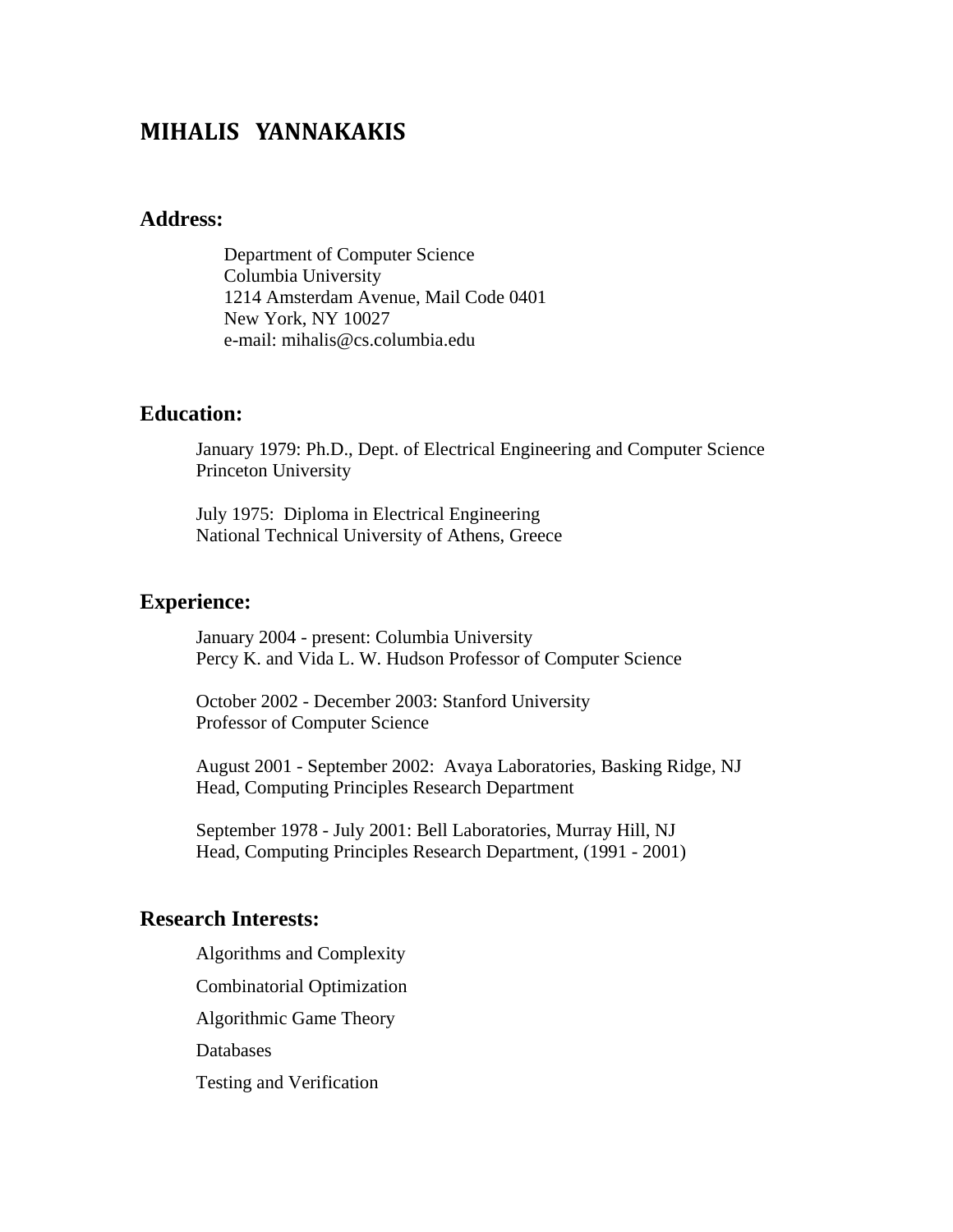### **Awards/Distinctions:**

American Academy of Arts and Sciences, 2020 EATCS Award, 2020 Honorary PhD, University of Athens, 2019 National Academy of Sciences, 2018 Academia Europaea, 2013 National Academy of Engineering, 2011 Knuth Prize, 2005 Fellow, Association for Computing Machinery (ACM), 1998 Fellow, Bell Laboratories, 1997 ISI Highly Cited Researcher, 2002 Bell Labs President's Gold Award, 2000 Bell Labs Distinguished Member of Technical Staff Award, 1985

# **Professional Activities:**

#### *Editorial Boards:*

SIAM Journal on Computing (1992 - 2003); Editor-in chief (1998 - 2003) Journal of ACM (1986 - 2000) Journal of Computer and System Sciences (1990 - present) Journal of Combinatorial Optimization (1997 - present) Journal of Complexity (2004 - 2015) ACM Transactions on Computation Theory (2009 – 2018) Discrete Applied Mathematics (1988 -97) Operations Research (1983 - 86)

#### *Conference Committee Chairs:*

Program Chair, 33rd ACM Symposium on Theory of Computing, 2001 Conference Chair, 13th, 14th and 15th ACM Symp. on Principles of Database Systems, 1994, '95, '96 Program Chair, 31st IEEE Symp. on Foundations of Computer Science, 1990 Program Chair, 7th ACM Symp. on Principles of Database Systems, 1988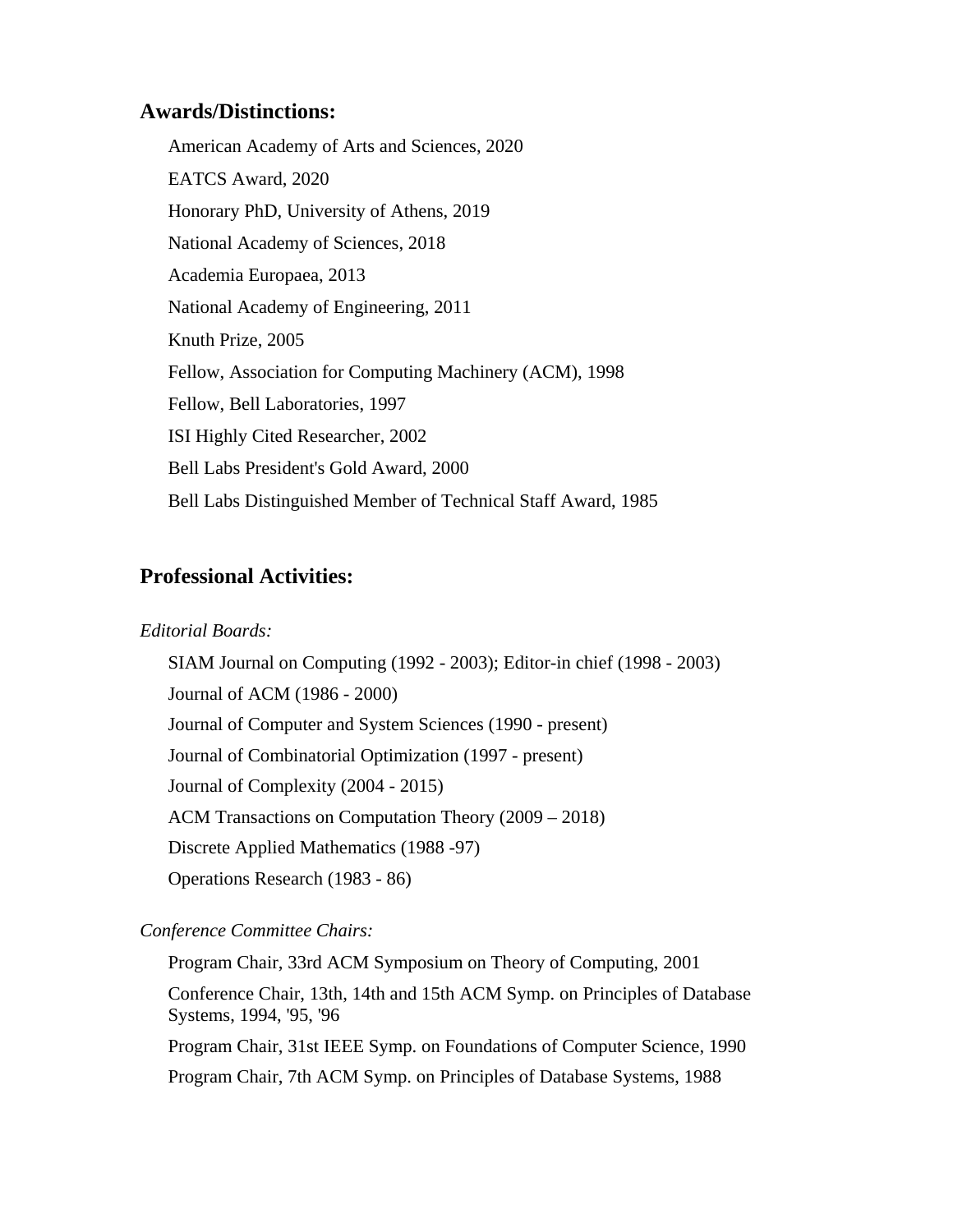*Program Committee Member:* 

 $6<sup>th</sup>$ , 10<sup>th</sup> Conf. on Innovations in Theoretical Computer Science, 2015, 2019

2nd, 6th, 18th, 22nd, 24th, 26th ACM Symp. on Principles of Database Systems, 1983, '87, '99, 2003, '05, '07

23rd, 25th, 27th, 30th, 35th, 46th IEEE Symp. on Foundations of Computer Science, 1982, '84, '86, '89, '94, 2005

12th, 35th, 47th Intl. Colloquium on Automata, Languages and Programming, 1985, 2008, 2020

16th Intl. Symposium on Algorithms and Computation, 2005

7th Intl. Workshop on Approximation Algorithms for Combinatorial Optimization Problems, 2004

3rd and 7th Annual Intl. Computing and Combinatorics Conf., 1997, 2001

2nd International Conference on Network Protocols, 1994

3rd ACM-SIAM Symposium on Discrete Algorithms, 1992

4th International Conference on Database Theory, 1992

ACM-SIGMOD Intl. Conference on Management of Data, 1981, 1985

Intl. Symp. on Mathematical Foundations of Computer Science, 1984

#### *Executive Committees:*

Simons Institute for Theoretical Computer Science, Berkeley

- Advisory Board Co-chair (2014-2017)

DIMACS, the NSF STC Center for Discrete Mathematics and Theoretical Computer Science, Rutgers-Princeton-Bell Labs-AT&T Labs-Bellcore

- Executive Committee (1991 2001)
- Co-chair of DIMACS Special Years on Networks 1996-2000
- Advisory Board (2005 present)

IMA - Institute for Mathematics and its Applications, Board of Governors, (2003 - 2006)

ACM Symp. on Principles of Database Systems, Executive Committee 1988-90, 1994-2000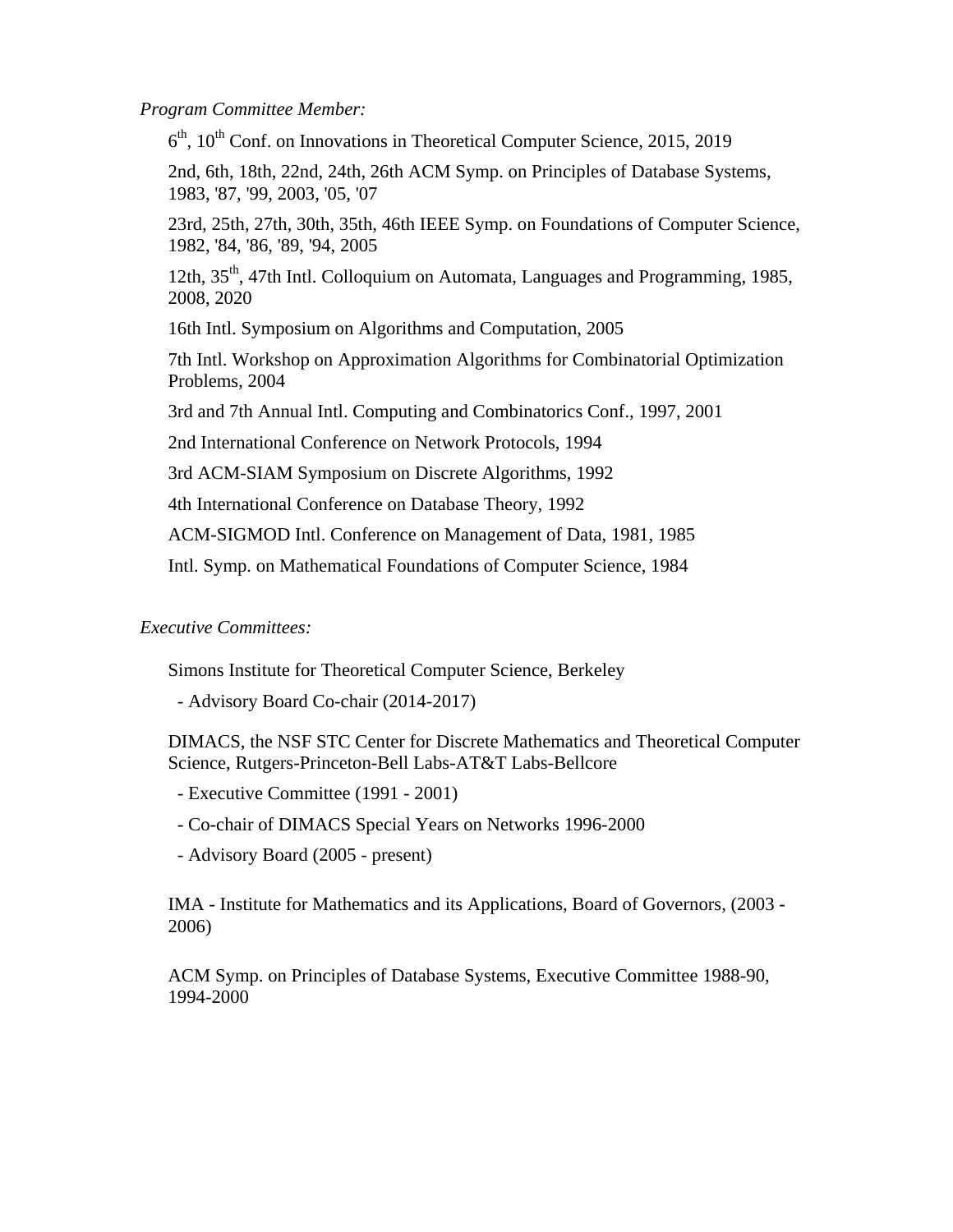### **Publications**

#### **Journal Articles:**

1. "The Node-Deletion Problem for Hereditary Properties is NP-Complete", (with J. Lewis), *Journal of Computer and System Sciences* (special issue for 10th ACM Symp. on Theory of Computing), 20(2), pp. 219-230, 1980.

2. "The Effect of a Connectivity Requirement on the Complexity of Maximum Subgraph Problems", *Journal of ACM*, 26(4), pp. 618-630, 1979.

3. "Scheduling Interval Ordered Tasks", (with C. H. Papadimitriou), *SIAM Journal on Computing*, 8(3), pp. 405-409, 1979.

4. "Topological Characterizations of Families of Graphs Generated by Certain Types of Graph Grammars", (with T. Pavlidis), *Information and Control*, 42(1), pp. 72-86, 1979.

5. "Equivalences among Relational Expressions with the Union and Difference Operators", (with Y. Sagiv), *Journal of ACM*, 27(4), pp. 633-655, 1980.

6. "Edge-Dominating Sets in Graphs", (with F. Gavril), *SIAM Journal on Applied Mathematics*, 38(3), pp. 364-372, 1980.

7. "Testing the Universal Instance Assumption", (with P. Honeyman and R. E. Ladner), *Information Processing Letters*, 10(1), pp. 14-19, 1980.

8. "Node-Deletion Problems on Bipartite Graphs", *SIAM Journal on Computing*, 10(2), pp. 310- 327, 1981.

9. "Edge-Deletion Problems", *SIAM Journal on Computing*, 10(2), pp. 297-309, 1981.

10. "On the Complexity of Testing Implications of Functional and Join Dependencies", (with D. Maier and Y. Sagiv), *Journal of ACM*, 28(4), pp. 680-695, 1981.

11. "Computing the Minimum Fill-In is NP-Complete", *SIAM Journal on Algebraic and Discrete Methods*, 2(1), pp. 77-79, 1981.

12. "A Theory of Safe Locking Policies in Database Systems", *Journal of ACM*, 29(3), pp. 718- 740, 1982.

13. "Freedom from Deadlock of Safe Locking Policies", *SIAM Journal on Computing*, 11(2), pp. 391-408, 1982.

14. "On Minimal Eulerian Graphs", (with C. H. Papadimitriou), *Information Processing Letters*, 12(4), pp. 203-205, 1981.

15. "The Clique Problem for Planar Graphs", (with C. H. Papadimitriou), *Information Processing Letters*, 13(4,5), pp. 131-133, 1981.

16. "The Complexity of Restricted Spanning Tree Problems", (with C. H. Papadimitriou), *Journal of ACM*, 29(2), pp. 285-309, 1982.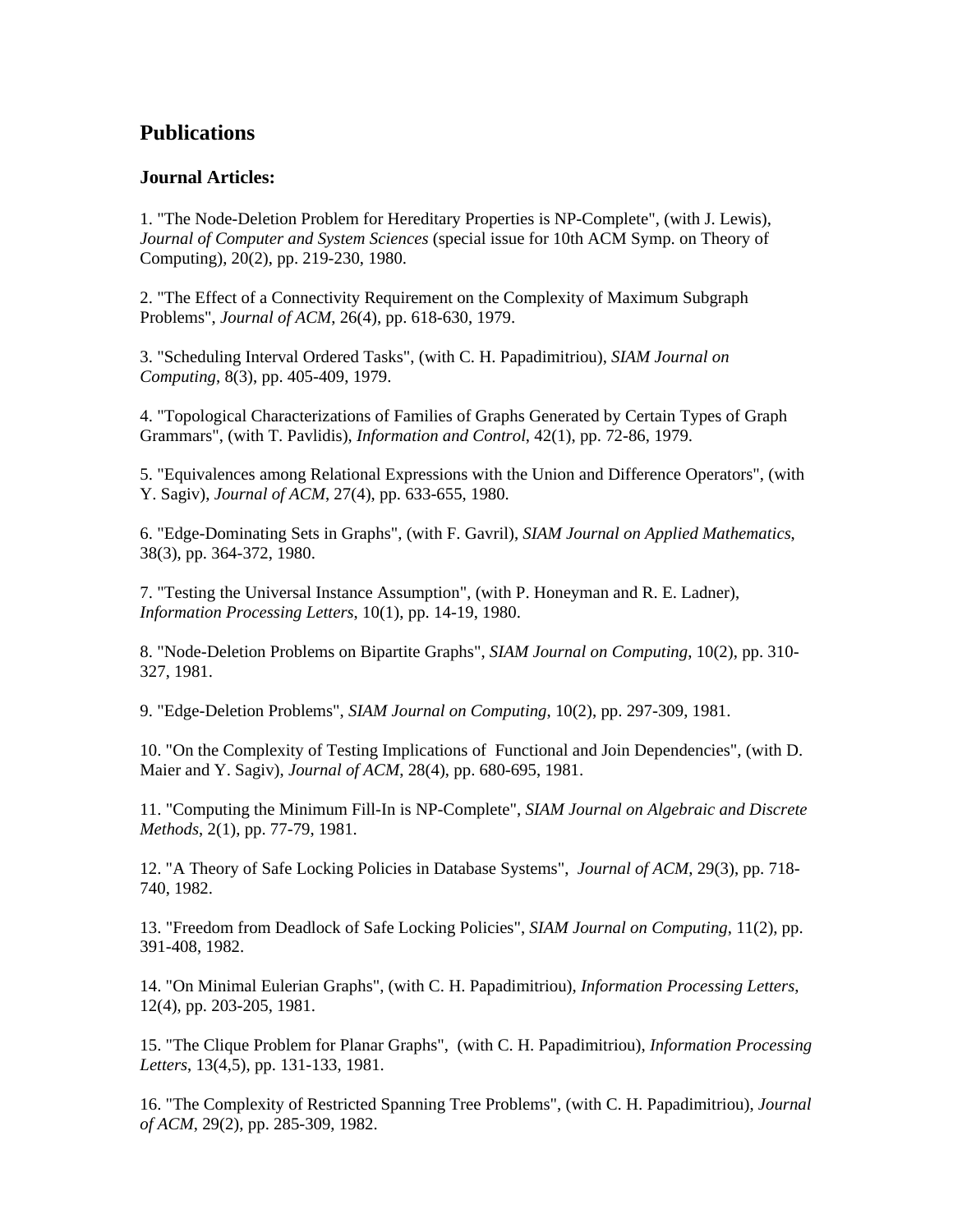17. "The Complexity of the Partial Order Dimension Problem", *SIAM Journal on Algebraic and Discrete Methods*, 3(3), pp. 351-358, 1982.

18. "Algebraic Dependencies", (with C. H. Papadimitriou), *Journal of Computer and System Science* (special issue for 21st IEEE Symp. on Foundations of Computer Science), 25(1), pp. 2- 41, 1982.

19. "Bounds on the Size and Transmission Rate of Communication Protocols", (with A. V. Aho, J. D. Ullman, A. Wyner), *Computers and Mathematics with Applications*, 8(3), pp. 205-214, 1982.

20. "The Complexity of Testing whether a Graph is a Superconcentrator", (with M. Blum, R. M. Karp, O. Vornberger, C. H. Papadimitriou), *Information Processing Letters*, 13(4,5), pp. 164-167, 1981.

21. "Tools for Template Dependencies", (with R. Fagin, D. Maier, J. D. Ullman), *SIAM Journal on Computing*, 12(1), pp. 36-59, 1983.

22. "Scheduling Opposing Forests", (with M. R. Garey, D. S. Johnson, R. E. Tarjan), *SIAM J. on Algebraic and Discrete Methods*, 4(1), pp. 72-93, 1983.

23. "On the Desirability of Acyclic Database Schemes", (with C. Beeri, R. Fagin, D. Maier), *Journal of ACM*, 30(3), pp. 479-513, 1983.

24. "Simple Linear-Time Algorithms to Test Chordality of Graphs, Test Acyclicity of Hypergraphs, and Selectively Reduce Acyclic Hypergraphs", (with R. E. Tarjan), *SIAM J. on Computing*, 13(3), pp. 566-579, 1984.

25. "The Complexity of Facets (and Some Facets of Complexity)", (with C. H. Papadimitriou), *J. of Computer and System Sciences* (special issue for 14th ACM Symp. on Theory of Computing), 28(2), pp. 244-259, 1984.

26. "Independent Database Schemas", (with M. Graham), *J. of Computer and System Sciences* (special issue for 1st ACM Symp. on Principles of Database Systems), 28(1), pp. 121-141, 1984.

27. "Permuting Elements within Columns of a Matrix in Order to Minimize Maximum Row Sum", (with E. G. Coffman), *Mathematics of Operations Research*, 9(3), pp. 384-390, 1984.

28. "Serializability by Locking", *Journal of ACM*, 31(2), pp. 227-244, 1984.

29. "On a Class of Totally Unimodular Matrices", *Mathematics of Operations Research*, 10(2), pp. 280-304, 1985.

30. "A Polynomial Algorithm for the Min Cut Linear Arrangement of Trees", *Journal of ACM*, 32(4), pp. 950-988, 1985.

31. "Querying Weak Instances", in *Advances in Computing Research*, vol. 3, (F. Preparata, P. Kanellakis eds.), pp. 185-211, JAI Press, 1986.

32. "A Note on Succinct Representations of Graphs", (with C. H. Papadimitriou), *Information and Control*, 71(3), pp. 181-185, 1986.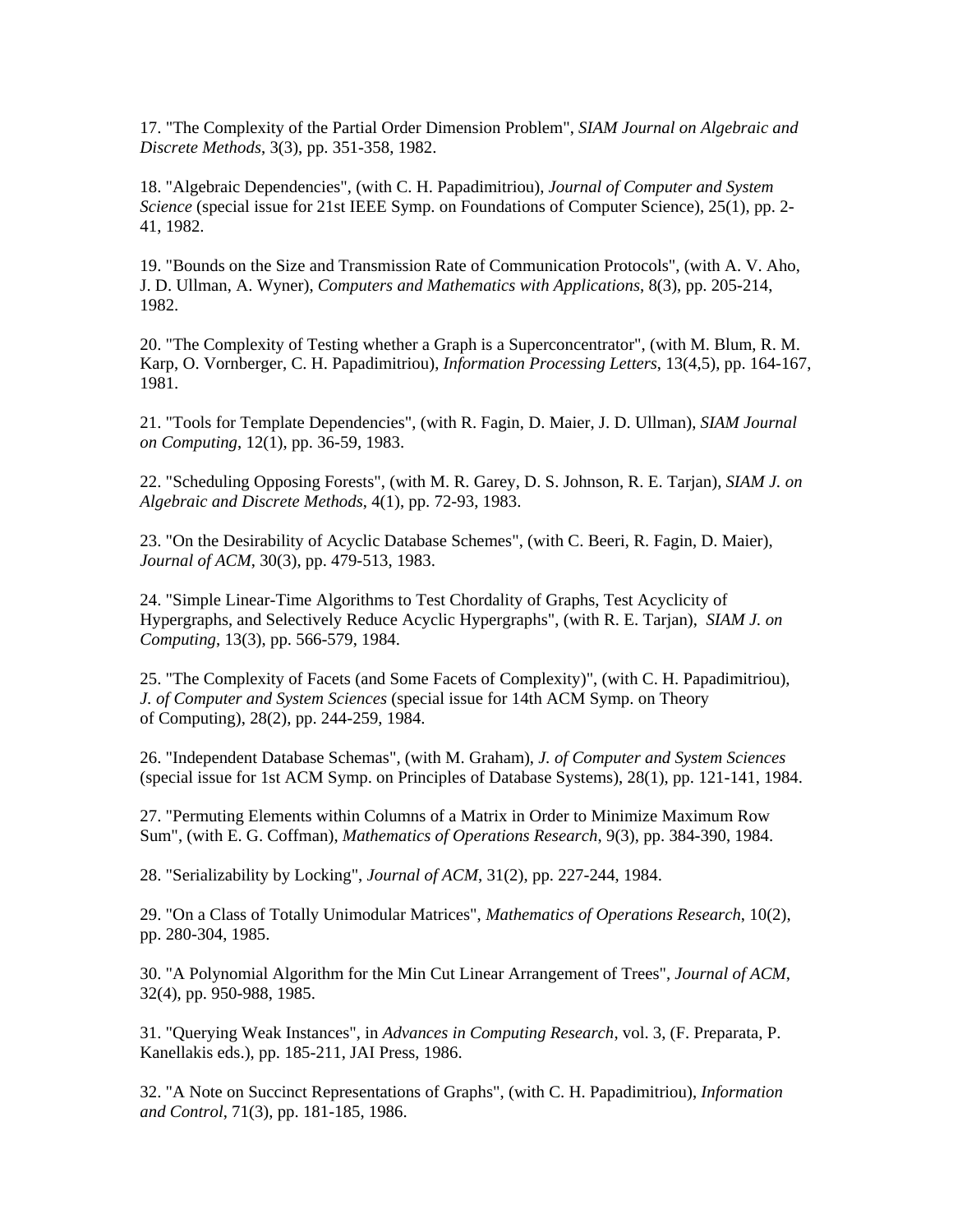33. "Deadlock-Freedom and Safety of Transactions in a Distributed Database", (with O. Wolfson), *J. of Computer and System Sciences* (special issue for 4th ACM Symp. on Principles of Database Systems), 33(2), pp. 161-178, 1986.

34. "The Maximum k-Colorable Subgraph Problem for Chordal Graphs", (with F. Gavril), *Information Processing Letters*, 24, pp. 133-137, 1987.

35. "The Complexity of Reliable Concurrency Control", (with C. H. Papadimitriou), *SIAM J. on Computing*, 16(3), pp. 538-553, 1987.

36. "How Easy is Local Search?", (with D. S. Johnson, C. H. Papadimitriou), *J. of Computer and System Sciences* (special issue for 26th IEEE Symp. on Foundations of Computer Science), 37(1), pp. 79-100, 1988.

37. "Embedding Planar Graphs in Four Pages", *J. of Computer and System Sciences* (special issue for 18th ACM Symp. on Theory of Computing), 38(1), pp. 36-67, 1989.

38. "On Generating All Maximal Independent Sets", (with D. S. Johnson, C. H. Papadimitriou), *Information Processing Letters*, 27(3), pp. 119-123, 1988.

39. "Optimal Scheduling of Products with Two Subassemblies on a Single Machine", (with E. G. Coffman, A. Nozari), *Operations Research*, 37(3), pp. 426-436, 1989.

40. "On Recognizing Integer Polyhedra", (with C. H. Papadimitriou), *Combinatorica*, 10(1), pp. 107-109, 1990.

41. "Deleting Completed Transactions", (with T. Hadzilacos), *J. Computer and System Sciences* (special issue for 5th ACM Symp. on Principles of Database Systems), 38(2), pp. 360-379, 1989.

42. "Pfaffian Orientations, 0/1 Permanents, and Even Cycles in Directed Graphs", (with V. Vazirani), *Discrete Applied Mathematics*, 25(1-2), pp. 179-190, 1989.

43. "Towards an Architecture-Independent Analysis of Parallel Algorithms", (with C. H. Papadimitriou), *SIAM J. on Computing*, 19(2), pp. 322-328, 1990.

44. "Simple Local Search Problems that are Hard to Solve", (with A. Schaffer), *SIAM J. on Computing*, 20(1), pp. 56-87, 1991.

45. "Shortest Paths without a Map", (with C. H. Papadimitriou), *Theoretical Computer Science* (special issue for 16th Intl. Coll. on Automata, Languages and Programming), 84(1), pp. 127-150, 1991.

46. "Optimization, Approximation and Complexity Classes", (with C. H. Papadimitriou), *J. Computer and System Sciences* (special issue for 20th ACM Symp. on Theory of Computing), 43(3), pp. 425-440, 1991.

47. "Expressing Combinatorial Optimization Problems by Linear Programs", *J. Computer and System Sciences* (special issue for 20th ACM Symp. on Theory of Computing), 43(3), pp. 441- 466, 1991.

48. "Modularity of Cycles and Paths in Graphs", (with E. M. Arkin, C. H. Papadimitriou), *Journal of ACM*, 38(2), pp. 255-274, 1991.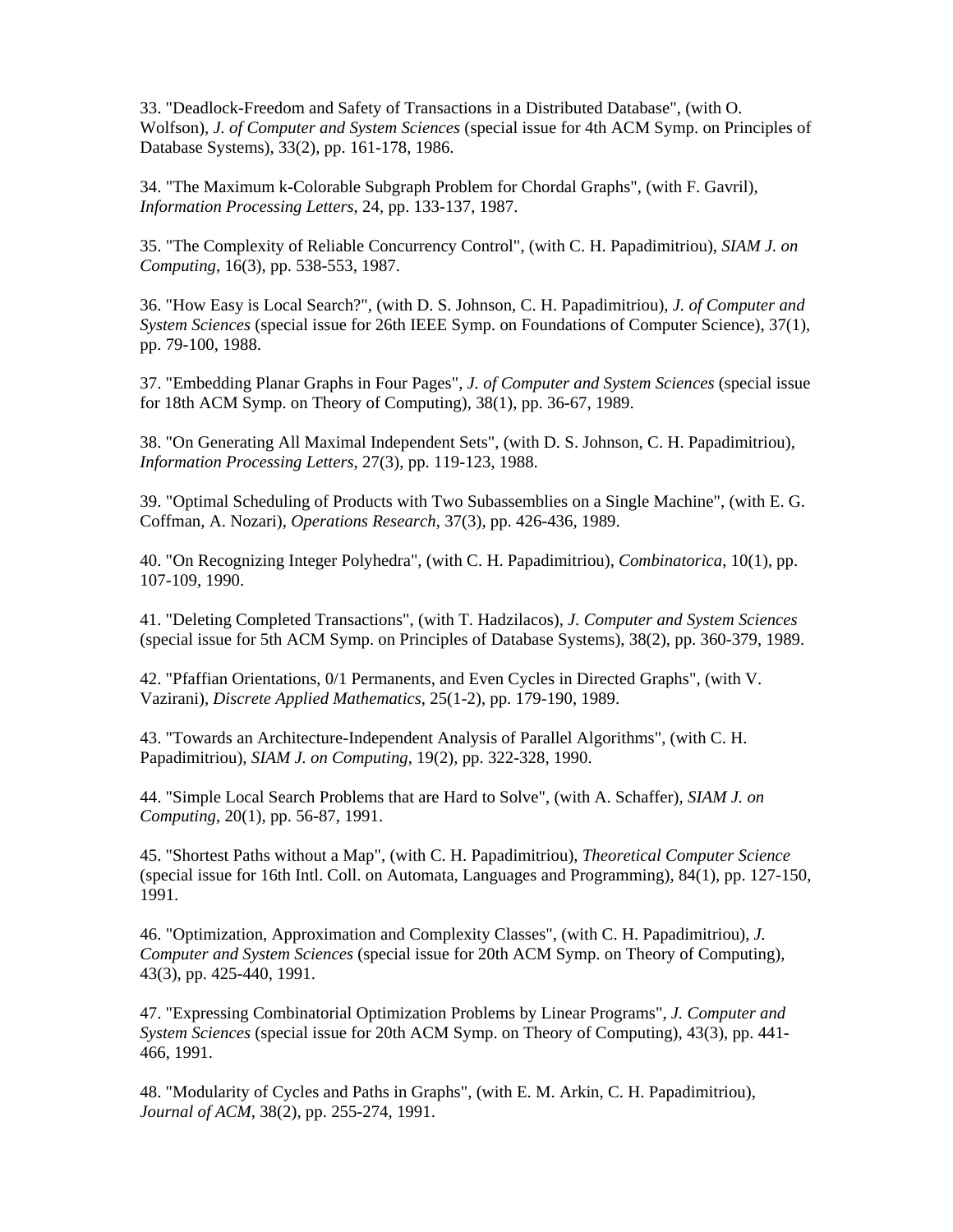49. "Batch Sizing and Job Sequencing on a Single Machine", (with E. G. Coffman Jr., M. J. Magazine, C. Santos), *Annals of Operations Research*, 26, pp. 135-147, 1990.

50 "High-Probability Parallel Transitive Closure Algorithms", (with J. D. Ullman), *SIAM J. on Computing*, 20(1), pp. 100-125, 1991.

51. "The Traveling Salesman Problem with Distances One and Two", (with C. H. Papadimitriou), *Mathematics of Operations Research*, 18(1), pp. 1-11, 1993.

52. "The Input-Output Complexity of Transitive Closure", (with J. D. Ullman), *Annals of Mathematics and Artificial Intelligence*, 3, pp. 331-360, 1991.

53. "Memory Efficient Algorithms for the Verification of Temporal Properties", (with C. Courcoubetis, M. Vardi, P. Wolper), *Formal Methods in System Design* (special issue for 2nd Conf. on Computer Aided Verification), 1, pp. 275-288, 1992.

54. "Minimum and Maximum Delay Problems in Real Time Systems", (with C. Courcoubetis), *Formal Methods in System Design* (special issue for 3rd Conf. on Computer Aided Verification), 1(4), pp. 385-415, 1992.

55. "Testing Finite State Machines: State Identification and Verification", (with D. Lee), *IEEE Trans. on Computers*, 43(3), pp. 306-320, 1994.

56. "Computing the Throughput of a Network with Dedicated Lines", (with C. H. Papadimitriou, P. Serafini), *Discrete Applied Mathematics*, 42(2-3), pp. 271-278, 1993.

57. "Testing Finite State Machines: Fault Detection", (with D. Lee), *J. Computer and System Sciences* (special issue for 23rd ACM Symp. on Theory of Computing), 50 (2), pp. 209-227, 1995.

58. "On the Approximation of Maximum Satisfiability", *Journal of Algorithms* (special issue for 3rd ACM-SIAM Symp. on Discrete Algorithms), 17, pp. 475-502, 1994.

59. "The Complexity of Multiterminal Cuts", (with E. Dalhaus, D. S. Johnson, C. H. Papadimitriou, P. D. Seymour), *SIAM J. on Computing*, 23(4), pp. 864-894, 1994.

60. "On Datalog vs. Polynomial Time", (with F. Afrati, S. Cosmadakis), *J. Computer and System Sciences* (special issue for 10th ACM Symp. on Principles of Database Systems), 51(2), pp. 177- 196, 1995.

61. "The Complexity of Probabilistic Verification", (with C. Courcoubetis), *Journal of ACM*, 42(4), pp. 857-907, 1995.

62 "Linear Approximation of Shortest Superstrings", (with A. Blum, T. Jiang, M. Li, J. Tromp), *Journal of ACM*, 41(4), pp. 630-647, 1994.

63. "On the Hardness of Approximating Minimization Problems", (with C. Lund), *Journal of ACM*, 41(5), pp. 960-981, 1994.

64. "Approximate Max-Flow Min-(Multi)cut Theorems and Their Applications", (with N. Garg, V. V. Vazirani), *SIAM J. on Computing*, 25 (2), pp. 235-251, 1996.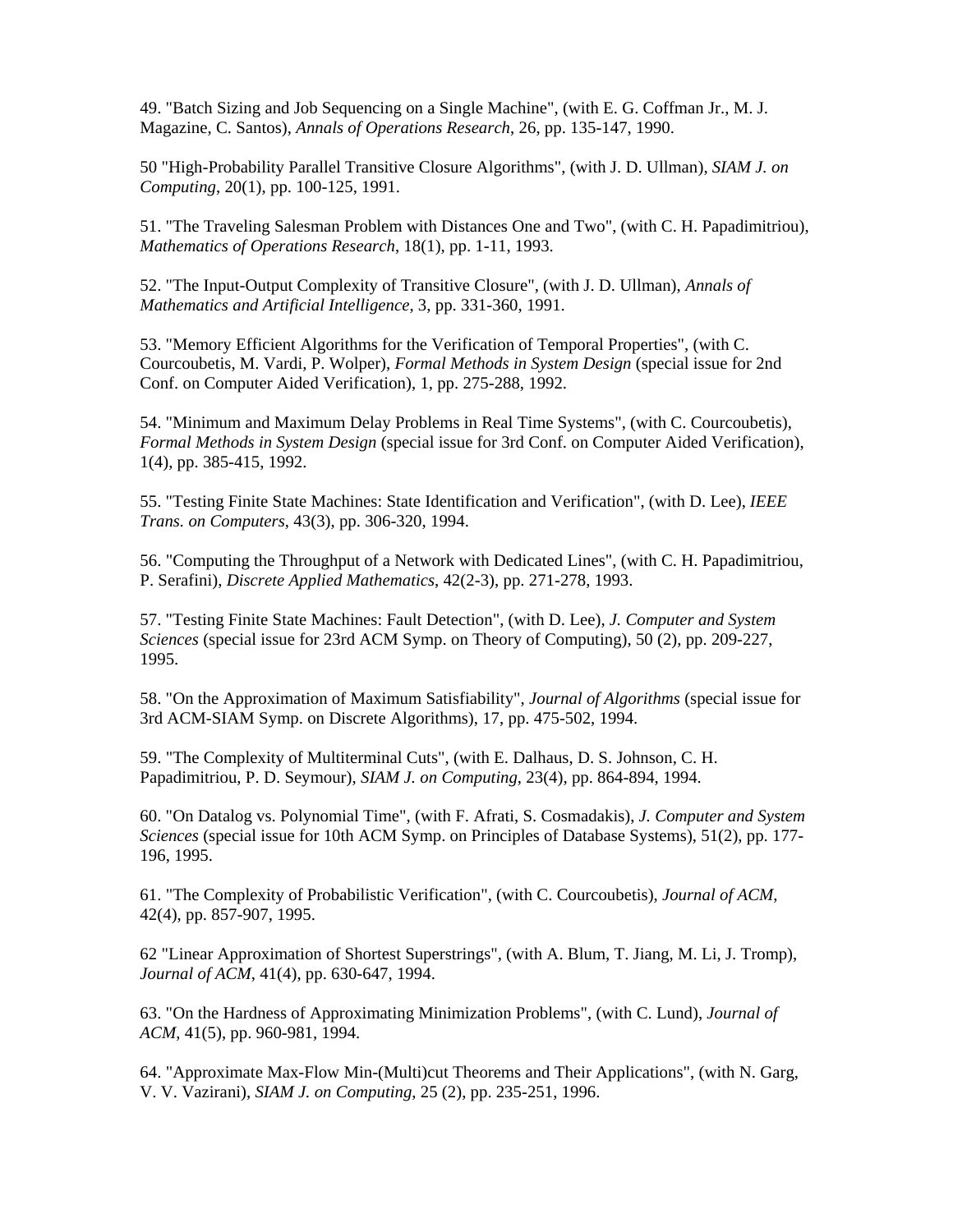65. "Timing Verification by Successive Approximation" (with R. Alur, A. Itai, R. P. Kurshan), *Information and Computation*, 118 (1), pp. 142-157, 1995.

66. "Tie-Breaking Semantics and Structural Totality", (with C. H. Papadimitriou), *J. Computer and System Sciences* (special issue for 11th ACM Symp. on Principles of Database Systems), 54 (1), pp. 48-60, 1997.

67. "On Limited Nondeterminism and the Complexity of the V-C Dimension", (with C. H. Papadimitriou), *J. Computer and System Sciences* (special issue for 8th IEEE Structures Conf.), 53 (2), pp. 161-170, 1996.

68. "Primal-Dual Approximation Algorithms for Integral Flow and Multicut in Trees", (with N. Garg, V. V. Vazirani), *Algorithmica*, 18, pp. 3-20, 1997.

69. "Computational Complexity of Local Search", chapter in book *Local Search in Combinatorial Optimiza*tion, E.H.L. Aarts, J.K. Lenstra eds., John Wiley, 1997.

70. "Principles and Methods of Testing Finite State Machines - A Survey", (with D. Lee), invited paper, *Proceedings of the IEEE*, 84 (8), pp. 1090-1126, 1996.

71. "An Efficient Algorithm for Minimizing Real-Time Transition Systems", (with D. Lee), *Formal Methods in System Design* (special issue for 5th Conf. on Computer Aided Verification), 11, pp. 113-136, 1997.

72. "Conformance Testing", (with D. Lee), *Encyclopedia of Electrical and Electronics Engineering*, J. Webster ed., John Wiley, 1998.

73. "Markov Decision Processes and Regular Events", (with C. Courcoubetis), *IEEE Trans. on Automatic Control*, 43(10), pp. 1399-1418, 1998.

74. "On the Complexity of Protein Folding", (with P. Crescenzi, D. Goldman, C. Papadimitriou, A. Piccolboni), *J. Computational Biology* 5(3), pp. 423-466, 1999.

75. "On the Complexity of Database Queries", (with C. H. Papadimitriou), *J. Computer and System Sc*., (special issue for 16th ACM Symp. on Principles of Database Systems), 58(3), pp. 407-427, 1999.

76. "Bin Packing with Discrete Item Sizes, Part I: Perfect Packing Theorems and the Average Case Behavior of Optimal Packings", (with E. G. Coffman Jr., C. Courcoubetis, M. R. Garey, D. S. Johnson, P. W. Shor, R. R. Weber), *SIAM J. on Discrete Math.*, 13(3), pp. 384-402, 2000.

77. "Model Checking of Hierarchical State Machines", (with R. Alur), *ACM Trans. on Programming Languages and Systems*, 23(3), pp. 273-303 2001.

78. "On Complexity as Bounded Rationality" (with C. H. Papadimitriou), submitted to *Mathematics of Operations Research*.

79. "Closed Partition Lattice and Machine Decomposition", (with D. Lee), *IEEE Trans. on Computers*, 51(2), pp. 216-228 2002.

80. "Black Box Checking", (with D. Peled, M. Vardi), *Journal of Automata, Languages and Combinatorics*, 7(2), pp. 225-246, 2002.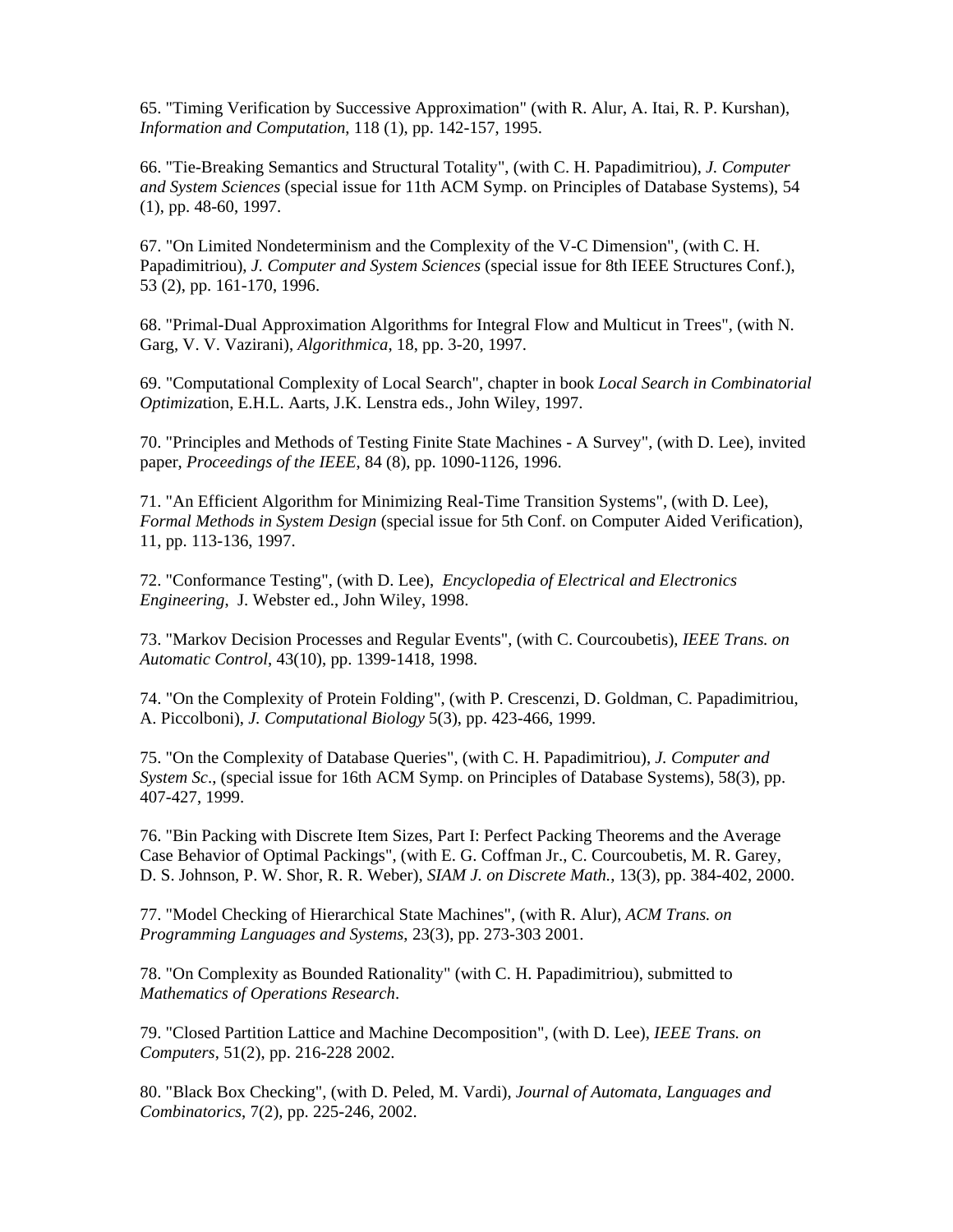81. "Perfect Packing Theorems and the Average Case Behavior of Optimal and On-line Packings" (with E. G. Coffman Jr., C. Courcoubetis, M. R. Garey, D. S. Johnson, P. W. Shor, R. R. Weber), *SIAM Review*, 44, pp. 384-402, 2002.

82. "Inference of Message Sequence Charts", (with R. Alur, K, Etessami), *IEEE Trans. on Software Engineering*, 29(7), pp. 623--633, 2003.

83. "Near-Optimal Hardness Results and Approximation Algorithms for Edge-Disjoint Paths and Related Problems", (with V. Guruswami, S. Khanna, R. Rajaraman, B. Shepherd), *J. of Computer and System Sc*., 67(3), pp. 473-496, 2003.

84. "Multiway Cuts in Node Weighted Graphs", (with N. Garg, V. Vazirani), *J. of Algorithms*, 50(1), pp. 49-61, 2004.

85. "Realizability and Verification of MSC Graphs", (with R. Alur, K. Etessami), *Theoretical Computer Science* (special issue from ICALP'01), 331, pp. 97-114, 2005.

86. "Analysis of Recursive State Machines", (with R. Alur, M. Benedikt, K. Etessami, P. Godefroid, T. Reps), *ACM Trans. on Programming Languages and Systems*, 27(4), pp. 786-818, 2005.

87. "Efficiently Computing Succinct Trade-off Curves", (with S. Vassilvitskii), *Theoretical Computer Science* (special issue from ICALP'04), 348, pp. 334-356, 2005.

88. "Adaptive Model Checking", (with A. Groce, D. Peled), *Logic Journal of the IGPL*, Oxford Univ. Press, 14(5), pp. 729-744, 2006.

89. "Recursive Concurrent Stochastic Games", (with K. Etessami), *Logical Methods in Computer Science* (special issue for ICALP 2006), 4(4:7), pp. 1-21, 2008.

90. "Multi-objective Model Checking of Markov Decision Processes", (with. K. Etessami, M. Kwiatowska, M. Vardi), *Logical Methods in Computer Science* (special issue for TACAS 2007), 4(4:8), pp. 1-21, 2008.

91. "Recursive Markov Chains, Stochastic Grammars, and Monotone Systems of Nonlinear Equations", (with K. Etessami), *Journal of ACM,* 56(1), pp. 1-66, 2009.

92. "Equilibria, Fixed Points, and Complexity Classes", *Computer Science Review*, 3(2), pp. 71- 85, 2009.

93. "Small Approximate Pareto Sets for Bi-objective Shortest Paths and Other Problems", (with I. Diakonikolas), *SIAM J. on Computing,* 39(4), pp. 1340-1371, 2009.

94. "An Impossibility Theorem for Price Adjustment Mechanisms", (with C. H. Papadimitriou), *Proc. Nat. Acad. Sci.,* 107(5), pp. 1854-1859, 2010.

95. "On the Complexity of Nash Equilibria and Other Fixed Points", (with K. Etessami), *SIAM J. on Computing, special issue for 48<sup>th</sup> FOCS, 39(6), pp. 2531-2597, 2010.* 

96. "Quasi-Birth-Death Processes, Tree-Like QBDs, Probabilistic 1-Counter Automata, and Pushdown Systems", (with K. Etessami, D. Wojtzak), *Performance Evaluation,* special issue for 5th QEST, 67(9), pp. 837-857, 2010.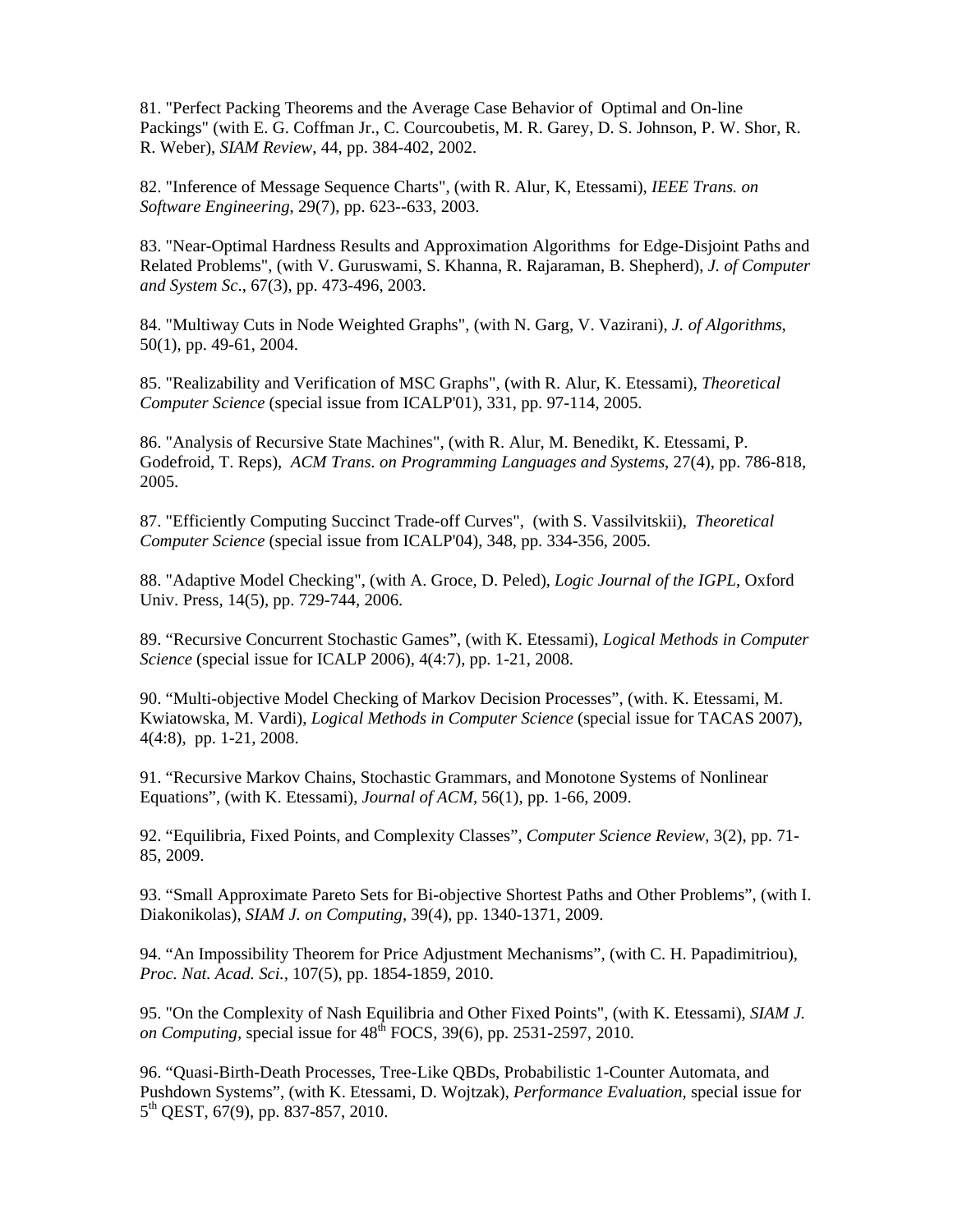97. "Market Equilibrium under Separable Piecewise-Linear Concave Utilities", (with V. Vazirani), *Journal of ACM*, 58(3), 2011.

98. "Model Checking of Recursive Probabilistic Systems" (with K. Etessami), *ACM Trans. on Computational Logic*, 13(2): 12, 2012.

99. "A Note on the Complexity of Comparing Succinctly Represented Integers, with an Application to Maximum Probability Parsing" (with K. Etessami, A. Stewart), *ACM Trans. on Computation Theory*, 6(2):9, 2014.

100. "Recursive Markov Decision Processes and Recursive Stochastic Games" (with K. Etessami), *Journal of ACM*, 62(2):11, 2015.

101. "Upper Bounds for Newton's Method on Monotone Polynomial Systems, and P-time Model Checking of Probabilistic One-Counter Automata" (with K. Etessami, A. Stewart), *Journal of ACM*, 62(4):30, 2015.

102. "How Good is the Chord Algorithm?" (with C. Daskalakis, I. Diakonikolas), *SIAM J. on Computing*, 45(3), pp. 811-858, 2016.

103. "The Complexity of Non-monotone Markets" (with X. Chen, D. Paparas), *Journal of ACM*, 64(3), 20:1-20:56, 2017.

104. "A Polynomial-time Algorithm for Computing Extinction Probabilities of Multi-type Branching Processes" (with K. Etessami, A. Stewart), *SIAM J. on Computing,* 46(5), 1515-1553, 2017.

105. "Greatest Fixed Points of Probabilistic Min/Max Polynomial Equations, and Reachability for Branching Markov Decision Processes" (with K. Etessami, A. Stewart), *Information and Computation* (special issue for ICALP '15), 261, pp. 355-382, 2018.

106. "Power Grid State Estimation Following a Joint Cyber and Physical Attack" (with S. Soltan, G. Zussman), *IEEE Transactions on Control of Network Systems*, 5(1), 499-512, 2018.

107. "The Complexity of Optimal Multidimensional Pricing for a Unit-demand Buyer" (with X. Chen, I. Diakonikolas, D. Paparas, X. Sun), *Games and Economic Behavior*, 110, pp. 139-164, 2018.

108. "Recursive Stochastic Games with Positive Rewards" (with K. Etessami, D. Wojtczak), *Theoretical Computer Science*, 777, pp. 308-328, 2019.

109. "REACT to Cyber Attacks on Power Grids" (with S. Soltan, G. Zussman), *IEEE Transactions on Network Science and Engineering,* 6(3), pp. 459-473, 2019.

110. "Polynomial-time Algorithms for Branching Markov Decision Processes and Probabilistic Min (Max) Polynomial Bellman Equations" (with K. Etessami, A. Stewart), *Mathematics of Operations Research*, 45(1), pp. 34-62, 2020

111. "Doubly Balanced Connected Graph Partitioning" (with S. Soltan, G. Zussman), *ACM Trans. on Algorithms,*16(2), 20:1-24, 2020.

112. "Planar Graphs that Need Four Pages", *J. Combinatorial Theory B,* 145, pp. 241-263, 2020.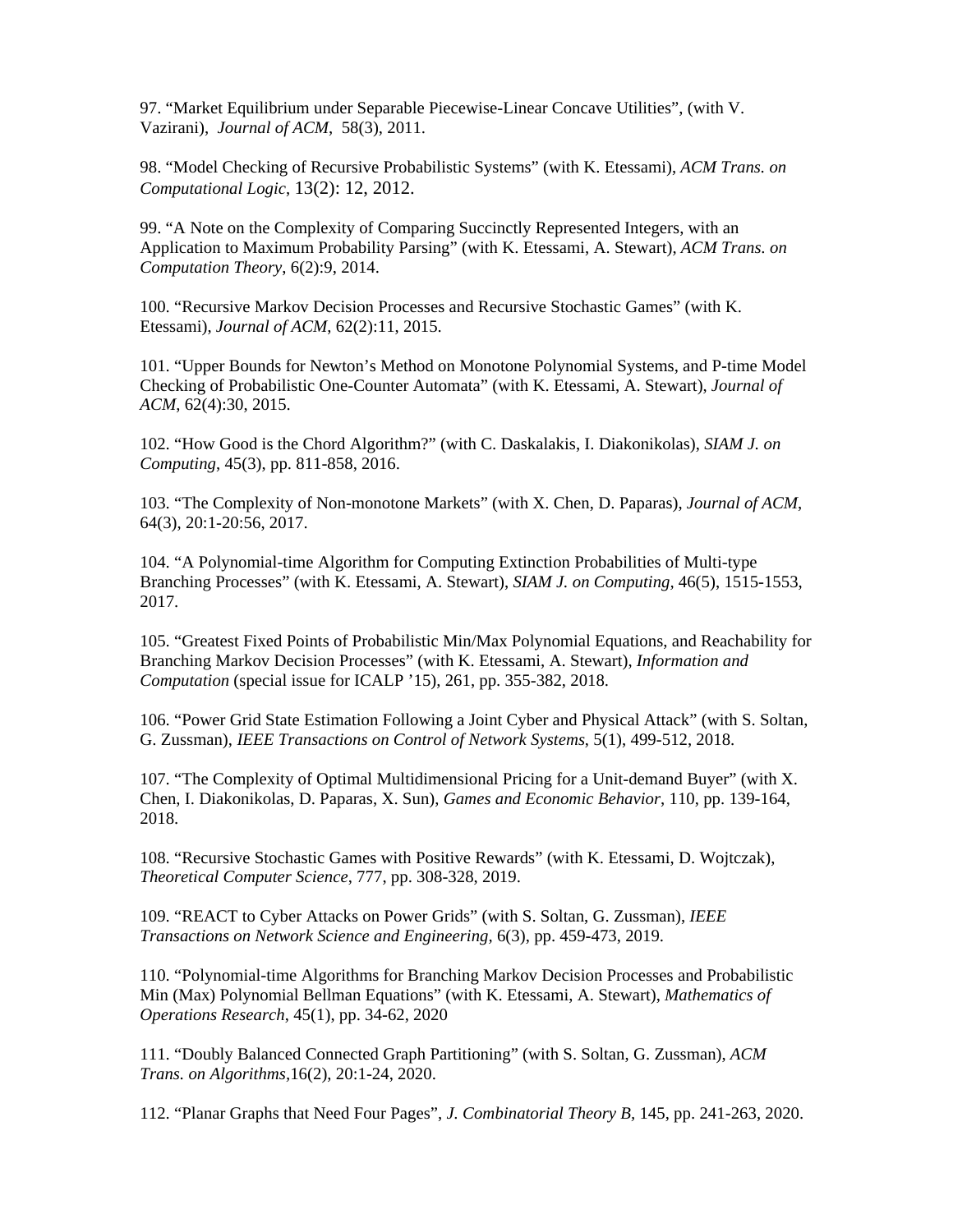# **Conference papers**

1. "Node- and Edge-Deletion NP-Complete Problems", *Proc. 10th Annual ACM Symposium on Theory of Computing*, pp. 253-264, San Diego, California, 1978.

2. "Topological Characterizations of Families of Graphs Generated by Certain Types of Graph Grammars", (with T. Pavlidis), *Proc. IEEE Conference on Pattern Recognition and Image Processing*, pp. 269-274, Chicago, Illinois, 1978.

3. "Equivalence among Relational Expressions with the Union and Difference Operators", (with Y. Sagiv), *Proc. 4th Intl. Conf. on Very Large Data Bases*, pp. 535-548, Berlin, Germany, 1978.

4. "The Complexity of Restricted Minimum Spanning Tree Problems", (with C. H. Papadimitriou), *Proc. 6th Intl. Coll. on Automata, Languages and Programming*, pp. 460-470, Austria, 1979.

5. "Locking Policies: Safety and Freedom from Deadlock", (with H. T. Kung and C. H. Papadimitriou), *Proc. 20th Annual Symposium on Foundations of Computer Science*, pp. 286- 297, San Juan, Puerto Rico, 1979.

6. "Modeling Communications Protocols by Automata", (with A. V. Aho and J. D. Ullman), *Proc. 20th Annual Symposium on Foundations of Computer Science*, pp. 267-273, 1979.

7. "Sorting the Cartesian Product", (with A. V. Aho and T. G. Szymanski), *Proc. Conference on Information Sciences and Systems*, pp. 557-558, Princeton, New Jersey, 1980.

8. "Algebraic Dependencies", (with C. H. Papadimitriou), *Proc. 21th Annual Symposium on Foundations of Computer Science*, pp. 328-332, Syracuse, New York, 1980.

9. "On a Class of Totally Unimodular Matrices", *Proc. 21th Annual Symposium on Foundations of Computer Science*, pp. 10-16, Syracuse, New York, 1980.

10. "Properties of Acyclic Database Schemes", (with C. Beeri, R. Fagin, D. Maier, A. Mendelzon, J. D. Ullman), *Proc. 13th Annual ACM Symposium on Theory of Computing*, pp. 355-362, Milwaukee, Wisconsin, 1981.

11. "Issues of Correctness in Database Concurrency Control by Locking", *Proc. 13th Annual ACM Symposium on Theory of Computing*, pp. 363-367, Milwaukee, Wisconsin, 1981.

12. "Bounds for Planar Independent Sets", (with C. H. Papadimitriou), *CORS-TIMS-ORSA 1981 Joint National Meeting*, Toronto, Canada, 1981.

13. "Algorithms for Acyclic Database Schemes", *Proc. 7th Intl. Conf. on Very Large Data Base*s, pp. 82-94, Cannes, France, 1981.

14. "Worst-Case Ratios in Planar Graphs and the Method of Induction on Faces", (with C. H. Papadimitriou), *Proc. 22nd Annual Symp. on Foundations of Computer Science*, pp. 358-363, Nashville, Tennessee, 1981.

15. "Independent Database Schemas", (with M. H. Graham), *Proc. 1st ACM Symp. on Principles of Database Systems*, pp. 199-204, Los Angeles, California, 1982.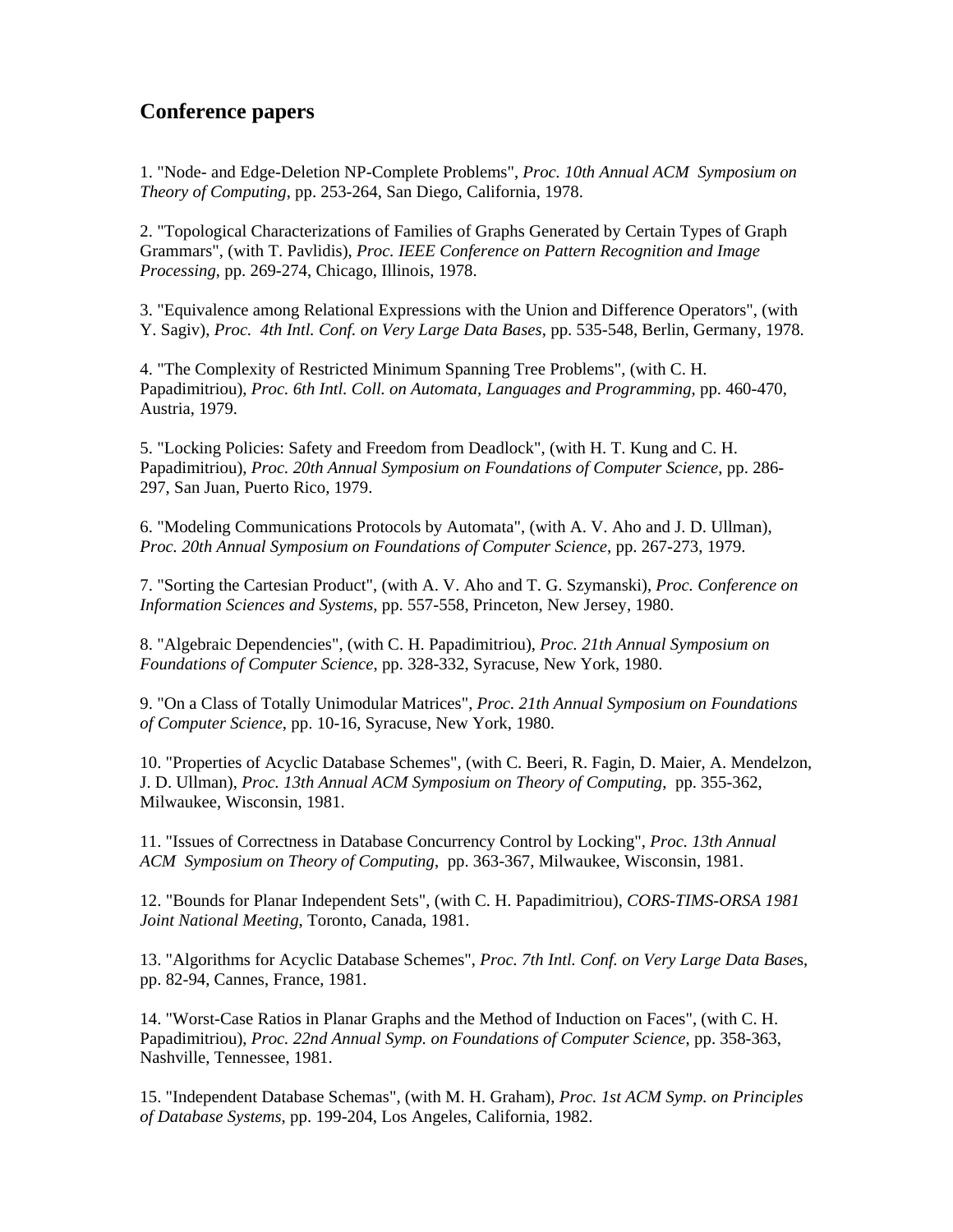16. "The Complexity of Facets (and Some Facets of Complexity)", (with C. H. Papadimitriou), *Proc. 14th ACM Symp. on Theory of Computing*, pp. 255-260, San Fransisco, California, 1982.

17. "On Notions of Information Transfer in VLSI Circuits", (with A. V. Aho, J. D. Ullman), *Proc. 15th ACM Symp. on Theory of Computing*, pp. 133-139, Boston, Massachusetts, 1983.

18. "Cutting and Partitioning a Graph after a Fixed Pattern", (with P. C. Kanellakis, S. C. Cosmadakis, C. H. Papadimitriou), *Proc. 10th Intl. Coll. on Automata, Languages and Program*ming, pp. 712-722, Barcelona, Spain, 1983.

19. "A Polynomial Algorithm for the Min Cut Linear Arrangement of Trees", *Proc. 24th Annual Symp. on Foundations of Computer Science*, pp. 274-281, Tucson, Arizona, 1983.

20. "Querying Weak Instances", *Proc. 3rd ACM Symp. on Principles of Database Systems*, pp. 275-280, 1984.

21. "On Monotone Formulae with Restricted Depth", (with M. Klawe, W. Paul, N. Pippenger), *Proc. 16th Annual ACM Symp. on Theory of Computing*, pp. 480-487, 1984.

22. "Deadlock-Freedom (and Safety) of Transactions in a Distributed Database", (with O. Wolfson), *Proc. 4th ACM Symp. on Principles of Database Systems*, pp. 105-112, 1985.

23. "The Complexity of Reliable Concurrency Control", (with C. H. Papadimitriou), *Proc. 4th ACM Symp. on Principles of Database Syste*ms, pp. 230-234, 1985.

24. "How Easy is Local Search?", (with D. S. Johnson, C. H. Papadimitriou), *Proc. 26th Annual Symp. on Foundations of Computer Science*, pp. 39-42, 1985.

25. "Deleting Completed Transactions", (with T. Hadzilacos), *Proc. 5th ACM Symp. on Principles of Database Systems*, pp. 43-46, 1986.

26. "Four Pages are Necessary and Sufficient for Planar Graphs", *Proc. 18th Annual ACM Symp. on Theory of Computing*, pp. 104-108, 1986.

27. "Linear and Book Embeddings of Graphs", (invited paper), *Proc. Aegean Workshop on Computing: VLSI Algorithms and Architectures*, Springer Verlag LNCS 227, pp. 226-235, 1986.

28. "Towards an Architecture-Independent Analysis of Parallel Algorithms", (with C. H. Papadimitriou), *Proc. 20th Annual ACM Symp. on Theory Of Computing*, pp. 510-513, 1988.

29. "Optimization, Approximation, and Complexity Classes", (with C. H. Papadimitriou), *Proc. 20th Annual ACM Symp. on Theory of Computing*, pp. 229-234, 1988.

30. "Expressing Combinatorial Optimization Problems by Linear Programs", *Proc. 20th Annual ACM Symp. on Theory of Computing*, pp. 223-228, 1988.

31. "Pfaffian Orientations, 0/1 Permanents, and Even Cycles in Directed Graphs", (with V. Vazirani), *Proc. 15 Intl. Coll. Automata, Languages and Programming*, pp. 667-681, 1988.

32. "Verifying Temporal Properties of Finite-State Probabilistic Programs", (with C. Courcoubetis), *Proc. 29th Annual Symp. on Foundations of Computer Science*, pp. 338-345, 1988.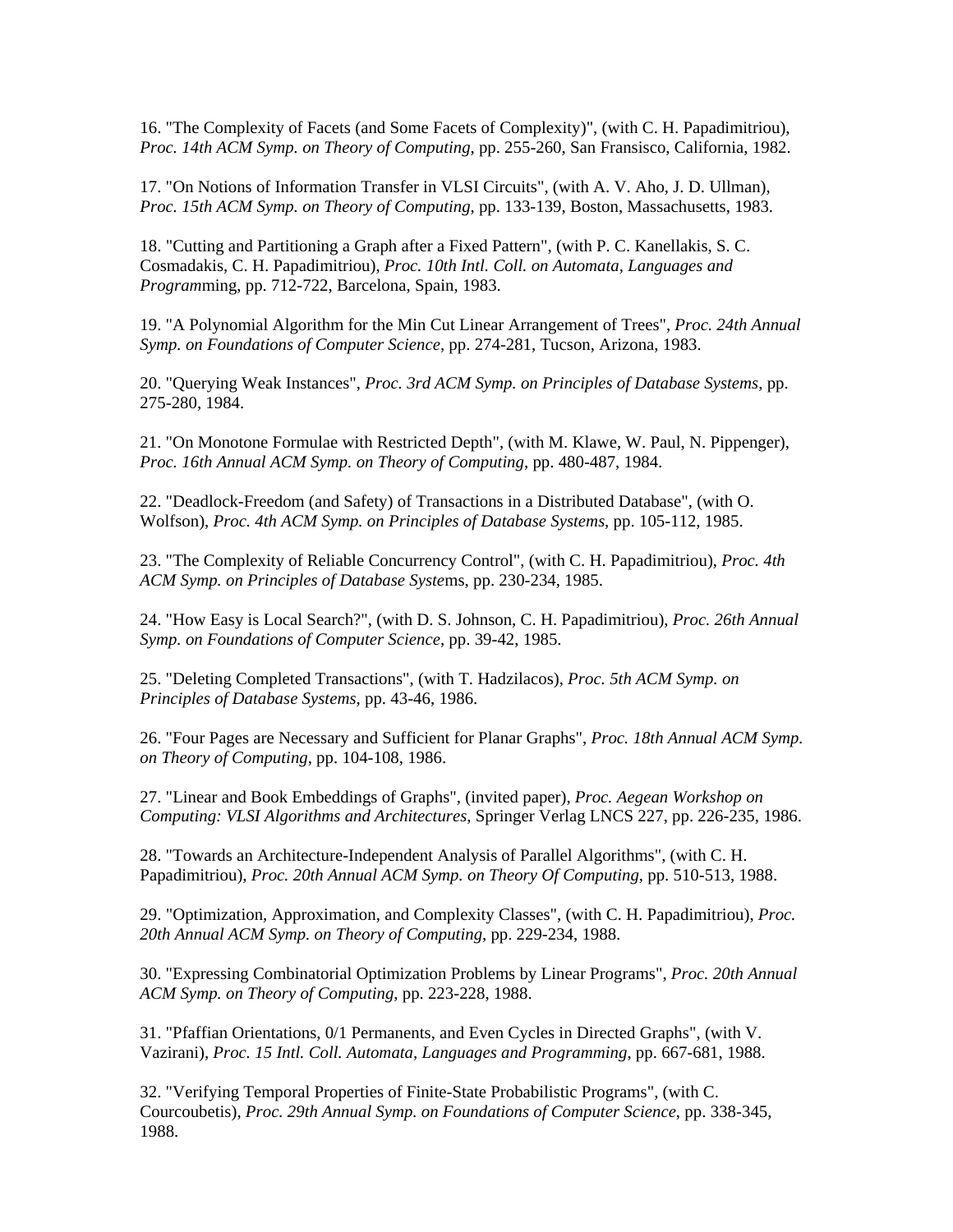33. "Shortest Paths without a Map", (with C. H. Papadimitriou), *Proc. 16th Intl. Coll. Automata, Languages and Programming*, pp. 610-620, 1989.

34. "The Analysis of Local Search Problems and Their Heuristics", (invited paper), *Proc. 7th Annual Symp. on Theoretical Aspects of Computer Science*, pp. 298-311, 1990. Also, republished in Chech translation in *Pokroky Matematiky, Fyziky a Astronomie*, 37(1), pp. 12-30, 1992.

35. "Graph Theoretic Methods in Database Theory", (invited paper), *Proc. 9th ACM Symp. on Principles of Database Systems*, pp. 230-242, 1990.

36. "On the Complexity of Local Search", (with C. H. Papadimitriou, A. Schaffer), *Proc. 22nd Annual ACM Symp. on Theory of Computing*, pp. 438-445, 1990.

37. "The Input/Output Complexity of Transitive Closure", (with J. D. Ullman), *Proc. 1990 ACM SIGMOD Intl. Conf. on Management of Data*, pp. 44-53, 1990.

38. "Markov Decision Processes and Regular Events", (with C. Courcoubetis), *Proc. 17th Intl. Coll. Automata, Languages and Programming*, pp. 336-349, 1990.

39. "High Probability Parallel Transitive Closure Algorithms", (with J. D. Ullman), *Proc. 2nd ACM Symp. on Parallel Algorithms and Architectures*, pp. 200-209, 1990.

40. "Memory Efficient Algorithms for the Verification of Temporal Properties", (with C. Courcoubetis, M. Vardi, P. Wolper), *Proc. 2nd Conf. on Computer-Aided Verification*, AMS, pp. 207-218, 1990.

41. "Fundamental Discrepancies Between Average Case Analyses Under Discrete and Continuous Distributions: A Bin Packing Case Study", (with E. G. Coffman Jr., C. Courcoubetis, M. R. Garey, D. S. Johnson, L. A. McGeogh, P. Shor, R. Weber), *Proc. 23rd Annual ACM Symp. on Theory of Computing*, pp. 230-240, 1991.

42. "Linear Approximation of Shortest Superstrings", (with A. Blum, T. Jiang, M. Li, J. Tromp), *Proc. 23rd Annual ACM Symp. on Theory of Computing*, pp. 328- 337, 1991.

43. "Testing Finite State Machines", (with D. Lee), *Proc. 23rd Annual ACM Symp. on Theory of Computing*, pp. 476-485, 1991.

44. "On Datalog vs. Polynomial Time", (with F. Afrati, S. Cosmadakis), *Proc. 10th ACM Symp. on Principles of Database Systems*, pp. 13-25, 1991.

45. "On the Value of Information in Distributed Decision-Making", (with C. H. Papadimitriou), *Proc. 10th Annual ACM Symp. on Principles of Distributed Computing*, pp. 61-64, 1991.

46. "Minimum and Maximum Delay Problems in Real Time Systems", (with C. Courcoubetis), *Proc. 3rd Conf. on Computer-Aided Verification*, 1991.

47. "On the Approximation of Maximum Satisfiability", *Proc. 3rd Annual ACM-SIAM Symp. on Discrete Algorithms*, pp. 1-9, 1992.

48. "The Complexity of Multiway Cuts", (with E. Dalhaus, D. S. Johnson, C. H. Papadimitriou, P. D. Seymour), *Proc. 24th Annual ACM Symp. on Theory of Computing*, pp. 241-251, 1992.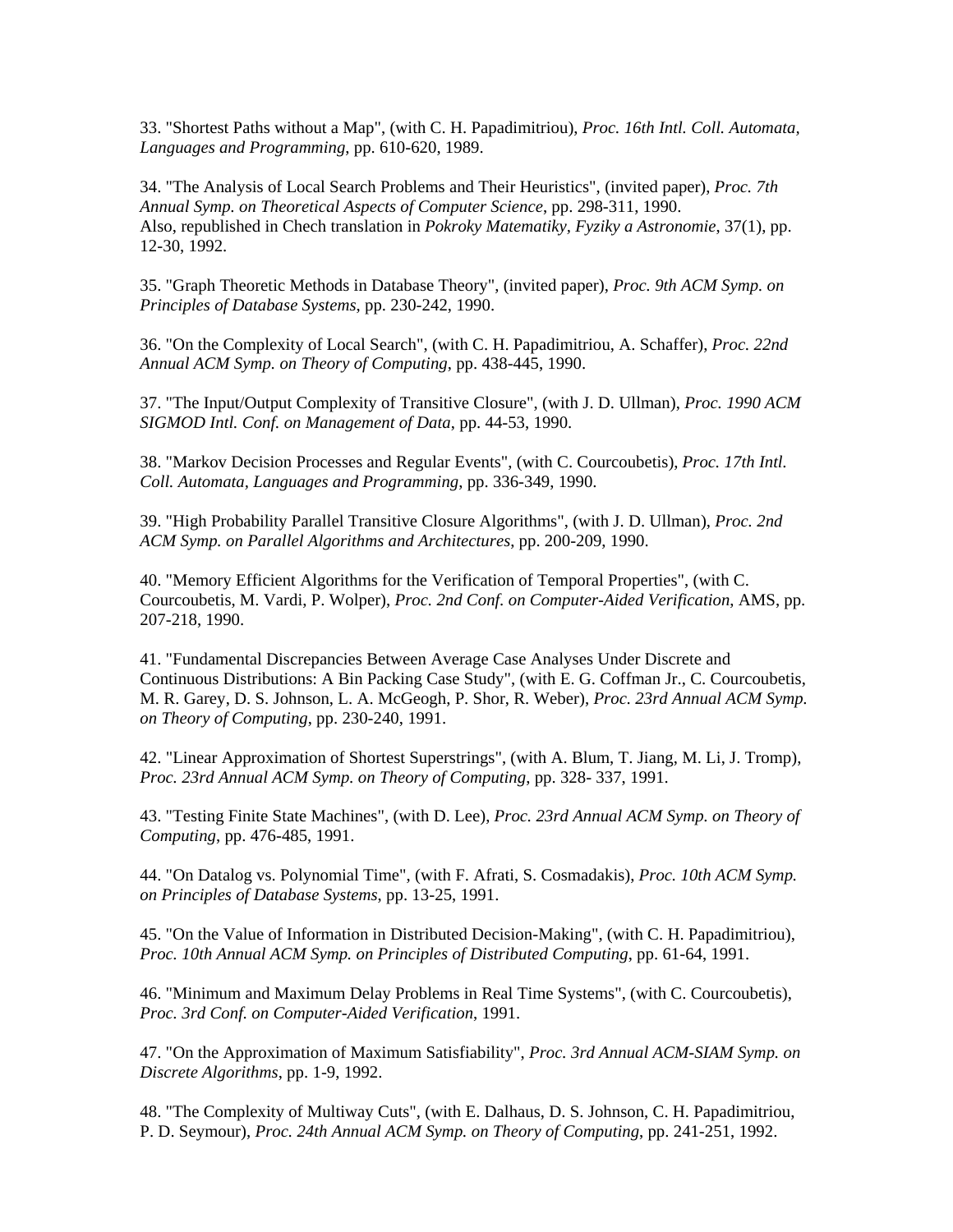49. "Online Minimization of Transition Systems", (with D. Lee), *Proc. 24th Annual ACM Symp. on Theory of Computing*, pp. 264-274, 1992.

50. "Suboptimal Cuts: Their Enumeration, Weight and Number", (with V. V. Vazirani), *Proc. 19th Intl. Coll. on Automata, Languages and Programming*, pp. 366-377, 1992.

51. "Tie-Breaking Semantics and Structural Totality", (with C. H. Papadimitriou), *Proc. 11th Annual ACM Symp. on Principles of Database Systems*, pp. 16-22, 1992.

52. "Timing Verification by Successive Approximation" (with R. Alur, A. Itai, R. P. Kurshan), *Proc. 4th Conf. on Computer-Aided Verification*, 1992.

53 "On Limited Nondeterminism and the Complexity of the V-C Dimension", (with C. H. Papadimitriou), *Proc. 8th Annual IEEE Conf. on Structure in Complexity Theory*, 1993.

54. "On the Hardness of Approximating Minimization Problems", (with C. Lund), *Proc. 25th Annual ACM Symp. on Theory of Computing*, pp. 286-293, 1993.

55. "Approximate Max-Flow Min-(Multi)cut Theorems and Their Applications", (with N. Garg, V. V. Vazirani), *Proc. 25th Annual ACM Symp. on Theory of Computing*, pp. 698-707, 1993.

56. "Linear Programming without the Matrix", (with C. H. Papadimitriou), *Proc. 25th Annual ACM Symp. on Theory of Computing*, pp. 121-129, 1993.

57. "The Approximation of Maximum Subgraph Problems", (with C. Lund), *Proc. 20th Intl. Colloquium on Automata, Languages, and Programming*, pp. 40-51, 1993.

58. "Primal-Dual Approximation Algorithms for Integral Flow and Multicut in Trees, with Applications to Matching and Set Cover", (with N. Garg, V. V. Vazirani), *Proc. 20th Intl. Colloquium on Automata, Languages, and Programming*, pp. 64-75, 1993.

59. "An Efficient Algorithm for Minimizing Real-Time Transition Systems", (with D. Lee), *Proc. 5th Conference on Computer-Aided Verification*, pp. 210-224, 1993.

60. "Recent Developments in the Approximability of Combinatorial Problems", (invited paper), *Proc. 4th Intl. Symposium on Algorithms and Computation*, pp. 363-368, 1993.

61. "Some Open Problems in Approximation", (invited paper), *Proc. 2nd Italian Conf. on Algorithms and Complexity*, pp. 33-39, 1994.

62. "On Complexity as Bounded Rationality" (with C. H. Papadimitriou), *Proc. 26th Annual ACM Symp. on Theory of Computing*, pp. 726-733, 1994.

63. "Multiway Cuts in Directed and Node Weighted Graphs", (with N. Garg, V. V. Vazirani), *Proc. 21st Intl. Coll. on Automata, Languages and Programming*, pp. 487-498, 1994.

64. "Distinguishing Tests for Nondeterministic and Probabilistic Machines", (with R. Alur, C. Courcoubetis), *Proc. 27th Annual ACM Symp. on Theory of Computing*, pp. 363-372, 1995.

65. "Perspectives on Database Theory", (invited paper), *Proc. 36th Annual Symp. on Foundations of Computer Science*, pp. 224-246, 1995.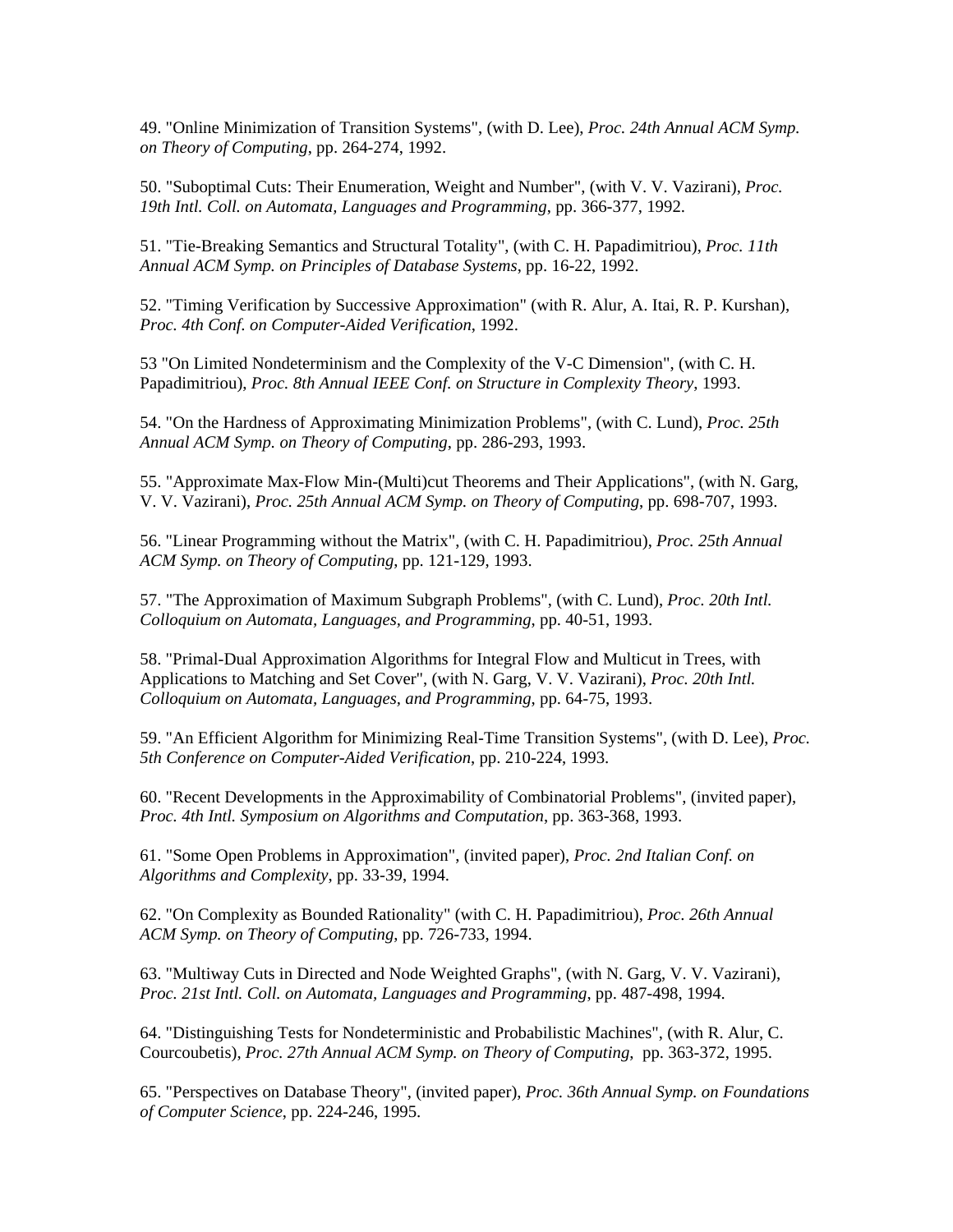66. "Searching a Fixed Graph", (with E. Koutsoupias, C. H. Papadimitriou), *Proc. 23rd Intl. Coll. on Automata, Languages and Programming*, pp. 280-289, 1996.

67. "On Nested Depth First Search", (with G. Holzmann, D. Peled), *Proc. 2nd SPIN Verification Workshop*, pp. 23-32, 1996.

68. "Optimization Problems from Feature Testing of Communication Protocols", (with D. Lee), *Proc. Intl. Conf. on Network Protocols*, pp. 66-75, 1996.

69. "On the Complexity of Database Queries", (with C. H. Papadimitriou), *Proc. 16th Annual ACM Symp. on Principles of Database Systems*, pp. 12-19, 1997.

70. "Existence of Reduction Hierarchies", (with O. Kupferman, R. Kurshan), *Proc. 1997 Annual Conf. of the Eur. Assoc. for Comp. Sci. Logic*, Springer-Verlag LNCS 1414, pp. 327-340, 1997.

71. "On the Complexity of Protein Folding", (with P.Crescenzi, D. Goldman, C. Papadimitriou, A. Piccolboni), *Proc. 30th Annual ACM Symp. on Theory of Computing*, pp. 597-603, 1998. Also, abstract in *Proc. RECOMB*, pp. 61-62, 1998.

72. "Model Checking of Hierarchical State Machines", (with R. Alur), *Proc. 6th ACM Symp. on Foundations of Software Engineering*, pp. 175-188, 1998.

73. "Protocol Feature Interactions", (with T. F. LaPorta and D. Lee and Y.-J. Lin), *Proc. FORTE-PSTV (IFIP Joint Intl. Conf. on Formal Description Techniques for Distr. Sys. and Commun. Prot. - Protocol Specification, Testing and Verification)*, 1998.

74. "Testing of Finite State Systems", invited paper, (with D. Lee), *Proc. 1998 Annual Conf. of the European Assoc. for Comp. Sci. Logic*, Springer-Verlag 1584, pp. 29-44, 1998.

75. "A Convex Relaxation for the Asymmetric TSP", (with S. Vempala), *Proc. 10th Annual ACM-SIAM Symp. on Disc. Alg.*, 1999.

76. "Model Checking of Message Sequence Charts", (with R. Alur), *Proc. 10th Intl. Conf. on Concurrency Theory*, Springer Verlag LCNS 1664, pp. 114-129, 1999.

77. "Communicating Hierarchical State Machines", (with R. Alur, S. Kannan), *Proc. 26th Intl. Coll. on Automata, Languages and Programming*, 1999.

78. "Near-Optimal Hardness Results and Approximation Algorithms for Edge-Disjoint Paths and Related Problems", (with V. Guruswami, S. Khanna, R. Rajaraman, B. Shepherd), *Proc. 31st ACM Symp. on Theory of Computing*, pp. 19-28, 1999.

79. "Complexity of Local Search", (invited paper), *3rd Metaheuristics Intl. Conf*., 1999.

80. "Black Box Checking", (with D. Peled, M. Vardi), *Proc. IFIP Joint Intl. Conf. FORTE - PSTV*, Kluwer, pp. 225-240, 1999.

81. "Inference of Message Sequence Charts", (with R. Alur, K, Etessami), *Proc. 22nd Intl. Conf. on Software Engineering*, pp. 304-313, 2000.

82. "On the Approximability of Trade-Offs and Optimal Access of Web Sources", (with C. H. Papadimitriou), *Proc. 41st Annual IEEE Symp. on Foundations of Computer Science*, pp. 86-92, 2000.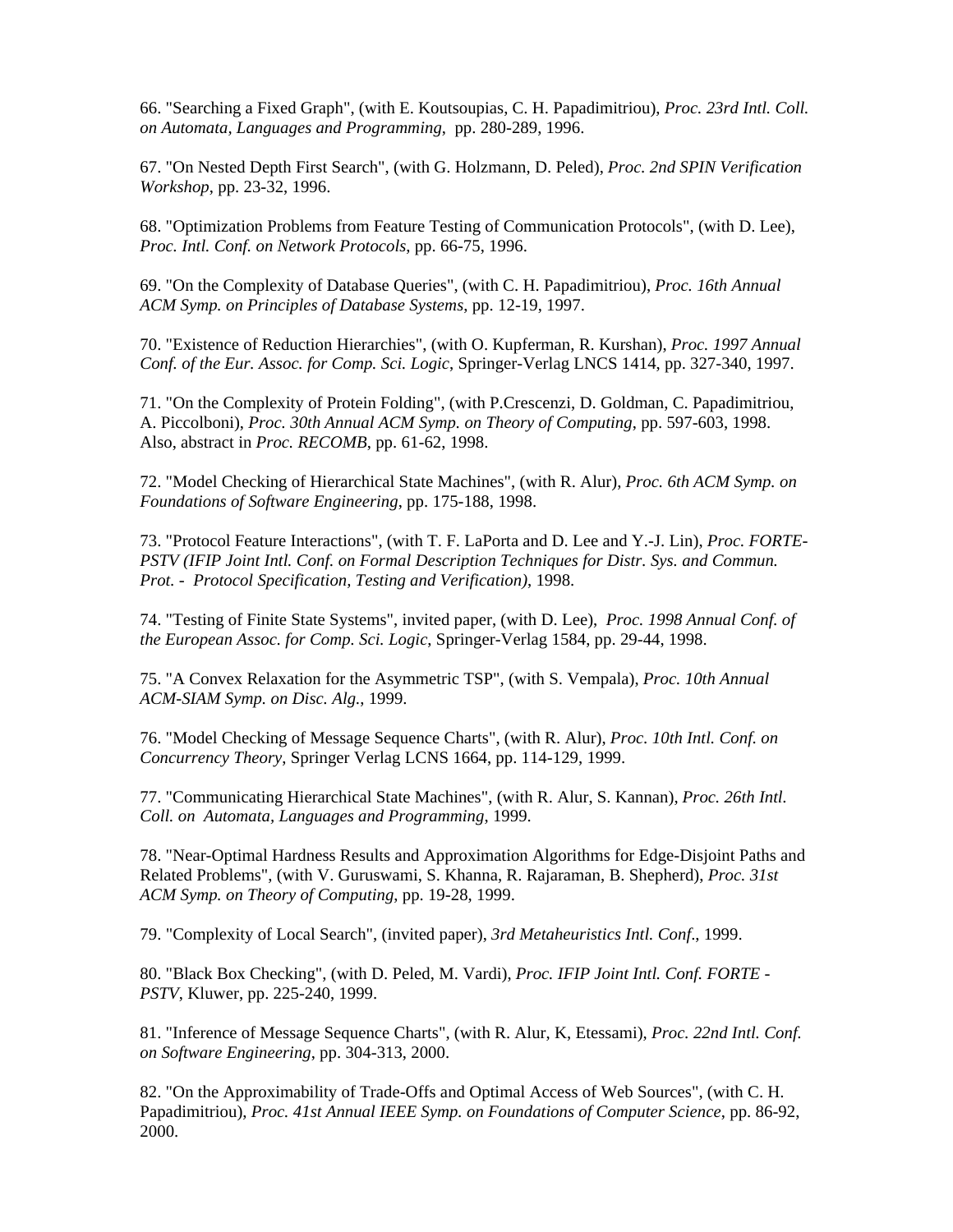83. "From Rule-Based to Automata-Based Testing", (with K. Etessami), *Proc. IFIP Joint Intl. Conf. FORTE XIII-PSTV XX*, Kluwer, pp. 53-68, 2000.

84. "Hierarchical State Machines" (invited paper), *Proc. IFIP TCS 2000*, Springer-Verlag LNCS 1872, pp. 315-330, 2000.

85. "Multiobjective Query Optimization", (with C. H. Papadimitriou), *Proc. 20th ACM Symp. on Principles of Database Systems*, pp. 52-58, 2001.

86. "Analysis of Recursive State Machines", (with R. Alur, K. Etessami), *Proc. 13th Intl. Conf. on Computer-Aided Verification*, 2001.

87. "Realizability and Verification of MSC Graphs", (with R. Alur, K. Etessami), *Proc. 28th Intl. Coll. on Automata, Languages and Programming*, Springer-Verlag LNCS 2076, pp. 797-808, 2001.

88. "Approximation of Multiobjective Optimization Problems" (invited), *Proc. 7th Intl. Workshop on Algorithms and Data Structures*, 2001.

89. "AMC: An Adaptive Model Checker", (with A. Groce, D. Peled), *Proc. 14th Intl. Conf. on Computer-Aided Verification*, 2002.

90. "Adaptive Model Checking", (with A. Groce, D. Peled), *Proc. 8th Intl. Conf. on Tools and Algorithms for Construction and Analysis of Systems*, pp. 357-370, 2002.

91. "Testing and Checking of Finite State Systems" (invited), *Proc. 5th LATIN American Conf. on Theoretical Informatics*, 2002.

92. "Compression of Partially Ordered Strings", (with R. Alur, S. Chaudhuri, K. Etessami, S. Guha), *Proc. 14th Intl. Conf. Concurrency Theory*, 2003.

93. "Efficiently Computing Succinct Trade-off Curves", (with S. Vassilvitskii), *Proc. 31st Intl. Coll. on Automata, Languages, and Programming*, pp. 1201-1213, 2004.

94. "Testing, Optimization, and Games" (invited), *Proc. 31st Intl. Coll. on Automata, Languages, and Programming*, pp. 28-45, 2004. Also, in *Proc. 19th IEEE Symp. on Logic in Computer Science*, pp. 78-88, 2004.

95. "Protocol System Integration, Interface and Interoperability", (with D. Lee, C.Liu), *Proc. 8th Intl. Conf. on Principles of Distributed Systems*, pp. 1-19, Springer-Verlag LNCS 3544, 2004.

96. "Recursive Markov Chains, Stochastic Grammars, and Monotone Systems of Nonlinear Equations", (with K. Etessami), *Proc. 22nd Symp. Theoretical Aspects of Computer Science*, pp. 340-352, 2005.

97. "Testing Hierarchical Systems", (with D. Mosk-Aoyama), *Proc. 16th ACM-SIAM Symp. on Discrete Algorithms*, pp. 1126-1135, 2005.

98. "Algorithmic Verification of Recursive Probabilistic State Machines", (with K. Etessami), *Proc. 11th Intl. Conf. on Tools and Algorithms for Construction and Analysis of Systems*, pp. 253-270, Springer-Verlag LNCS 3440, 2005.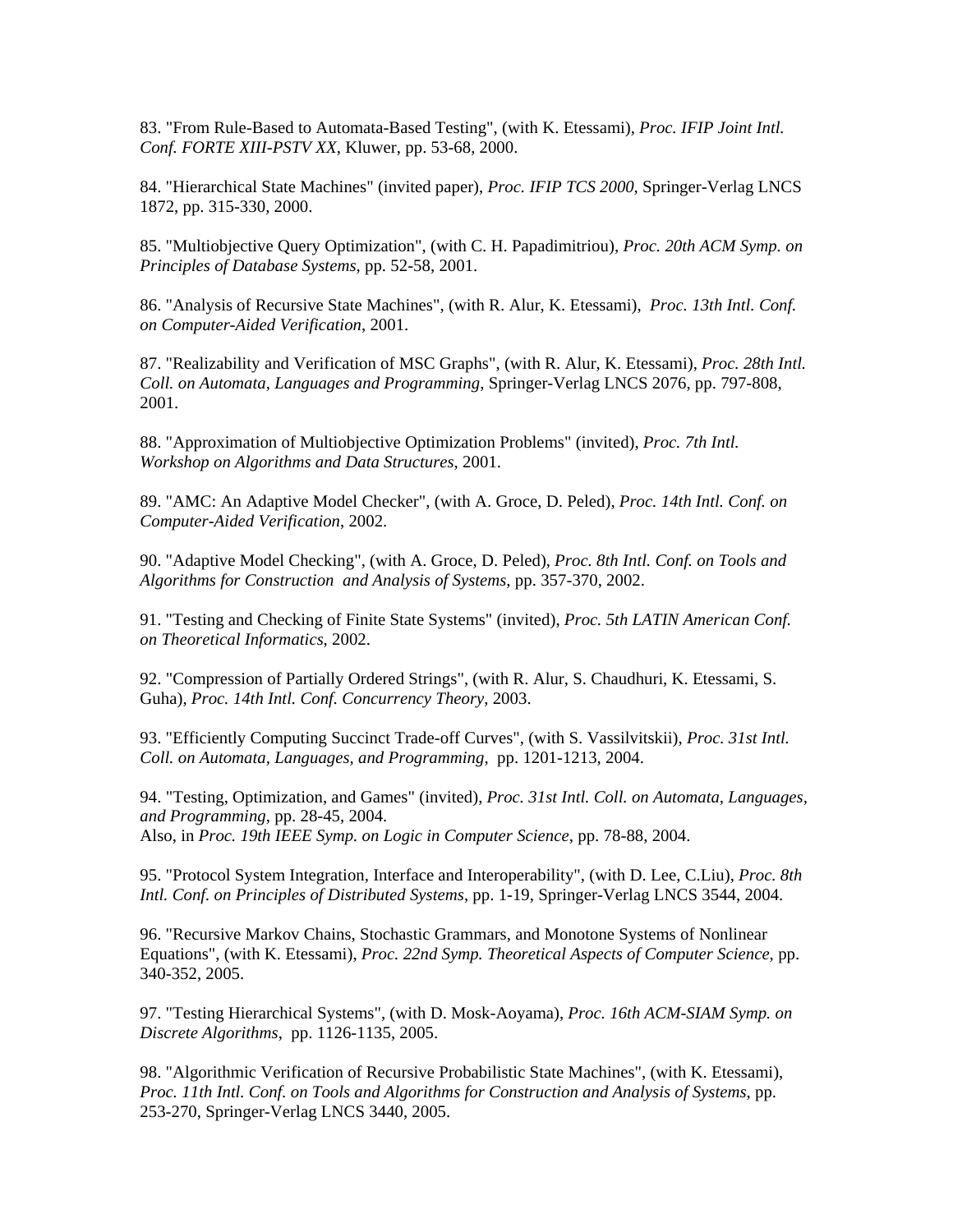99. "Recursive Markov Decision Processes and Recursive Stochastic Games", (with K. Etessami), *Proc. 32nd Intl. Coll. on Automata, Languages, and Programming*, pp. 891-903, 2005.

100. "Checking LTL Properties of Recursive Markov Chains", (with K. Etessami), *Proc. 2nd Intl. Conf. on Quantitative Evaluation of Systems*, pp. 155-164, 2005.

101. "Probability and Recursion" (invited), (with K. Etessami), *Proc. 16th Intl. Symp. on Algorithms and Computation*, pp. 2-4, Springer-Verlag LNCS 3827, 2005.

102. "Efficient Qualitative Analysis of Classes of Recursive Markov Decision Processes and Simple Stochastic Games", (with K. Etessami), *Proc. 23rd Symp. Theoretical Aspects of Computer Science*, pp. 634-645, Springer-Verlag 3884, 2006.

103. "A Note on Broadcast Encryption Key Management with Applications to Large Scale Emergency Alert Systems", (with G. Shu, D. Lee), *Proc. 2nd Intl. Workshop on Security in Systems and Networks*, IEEE, 2006.

104. "Recursive Concurrent Stochastic Games", (with K. Etessami), *Proc. 33rd Intl. Coll. on Automata, Languages, and Programming*, v.2, pp. 324-335, 2006.

105. "Recursion and Probability" (invited), *Proc. 4th IFIP Intl. Conf. on Theoretical Computer Science*, Springer, 2006.

106. "Analysis of Recursive Probabilistic Models" (invited), *Proc. 4th Intl. Symp. on Automated Technology for Verification and Analysis*, pp 1-5, Springer, 2006.

107. "Succinct Approximation of Trade-Off Curves" (invited), *Proc. 2nd Workshop on Internet and Network Economics*, Springer, 2006.

108. "Multiobjective Model Checking of Markov Decision Processes", (with K. Etessami, M. Kwiatowska, M. Y. Vardi), *Proc. 13th Intl. Conf. on Tools and Algorithms for Construction and Analysis of Systems*, 2007.

109. "Small Approximate Pareto Sets for Bi-objective Shortest Paths and Other Problems", (with I. Diakonikolas), *Proc. APPROX-RANDOM*, pp. 74-88, 2007.

110. "On the Complexity of Nash Equilibria and Other Fixed Points", (with K. Etessami), *Proc. 48th Symp. on Foundations of Computer Science*, pp. 113-123, 2007.

111. "Succinct Approximate Convex Pareto Curves", (with I. Diakonikolas), *Proc. 19th ACM-SIAM Symp. on Discrete Algorithms*, pp. 74-83, 2008.

112. "Equilibria, Fixed Points, and Complexity Classes" (invited), *Proc. 25th Symp. on Theor. Aspects of Computer Science*, pp. 19-38, 2008.

113. "Recursive Stochastic Games with Positive Rewards", (with K. Etessami, D. Wojtzak), *Proc. 35th Intl. Coll. on Automata, Languages, and Programming,* pp. 711-723, 2008.

114. "Automata, Probability, and Recursion" (invited), *Proc.13th Intl. Conf. on Implementation and Applications of Automata ,* pp. 23-32, 2008.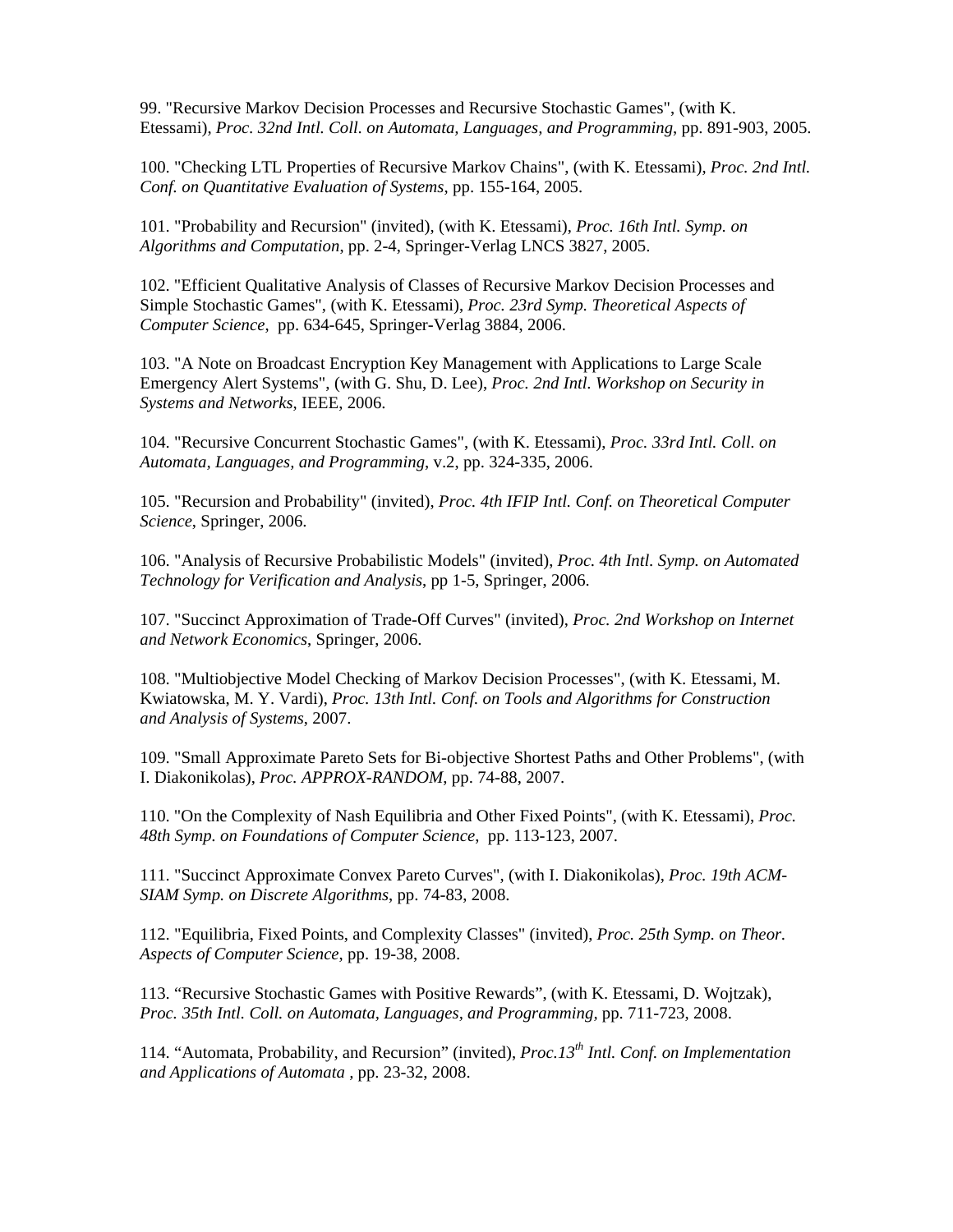115. "Quasi-Birth-Death Processes, Tree-Like QBDs, Probabilistic 1-Counter Automata, and Pushdown Systems", (with K. Etessami, D. Wojtzak), *Proc. 5th Intl. Conf. on the Quantitative Evaluation of Systems,* pp. 243-253, 2008.

116. "Computational Aspects of Equilibria", (invited), *Proc. Symp. Algorithmic Game Theory,*  pp. 2-13, 2009.

117. "Market Equilibrium under Separable Piecewise-Linear Concave Utilities", (with V. Vazirani), *Proc. Symp. on Innovations in Computer Science,* 2010.

118. "How good is the Chord Algorithm?", (with C. Daskalakis and I. Diakonikolas), *Proc.* 21st *ACM-SIAM Symp. on Discrete Alg.,* pp. 978-991, 2010.

119. "Computation of Equilibria and Stable Solutions" (Invited), *Proc. 12th Intl. Symp. on Stabilization, Safety and Security of Distributed Systems*, 2010.

120. "Temporal Synthesis for Bounded Systems and Environments" (with O. Kupferman, Y. Lustig, M. Y. Vardi), *Proc. 28th Intl. Symp. on Theoretical Aspects of Computer Science*, pp. 615-626, 2011.

121. "Polynomial-time Algorithms for Multi-type Branching Processes and Stochastic Contextfree Grammars" (with K. Etessami, A. Stewart), *Proc. 44th ACM Symp. on Theory of Computing,*  pp. 579-588, 2012.

122. "Polynomial-time Algorithms for Branching Markov Decision Processes and Probabilistic Min(Max) Polynomial Bellman Equations" (with K. Etessami, A. Stewart), *Proc. 39th Intl. Coll. on Automata, Languages, and Programming,* pp. 314-326, 2012.

123. "Computation of Least Fixed Points", (invited), *Proc. 37th Intl Symp. On Math. Foundations of Computer Science,* 2012.

124. "Analysis of Boolean Programs" (with P. Godefroid), *Proc. 19<sup>th</sup> Intl. Conf. on Tools and Alg. for Analysis and Constr. of Systems,* pp. 214-229, 2013.

125. "The Complexity of Non-Monotone Markets" (with X. Chen, D. Paparas), *Proc. 45th ACM Symp. on Theory of Computing*, pp. 181-190, 2013.

126. "Upper bounds for Newton's method on monotone polynomial systems, and P-time model checking of probabilistic one-counter automata" (with K. Etessami, A. Stewart), *Proc. 25th Intl. Conf. on Computer-Aided Verification",* pp. 495-510, 2013.

127. "Stochastic Context-Free Grammars, Regular Languages, and Newton's Method" (with K. Etessami, A. Stewart), *Proc. 40th Intl. Coll. on Automata, Languages, and Programming,* pp. 199-211, 2013.

128. "The Complexity of Optimal Multidimensional Pricing" (with X. Chen, I. Diakonikolas, D. Paparas, X. Sun), *Proc. 25th ACM-SIAM Symp.on Discrete Algorithms,* pp. 1319-1328, 2014.

129. "Joint Cyber and Physical Attacks on Power Grids: Graph Theoretical Approaches for Information Recovery" (with S. Soltan, G. Zussman), *Proc. SIGMETRICS,* pp. 361-374, 2015.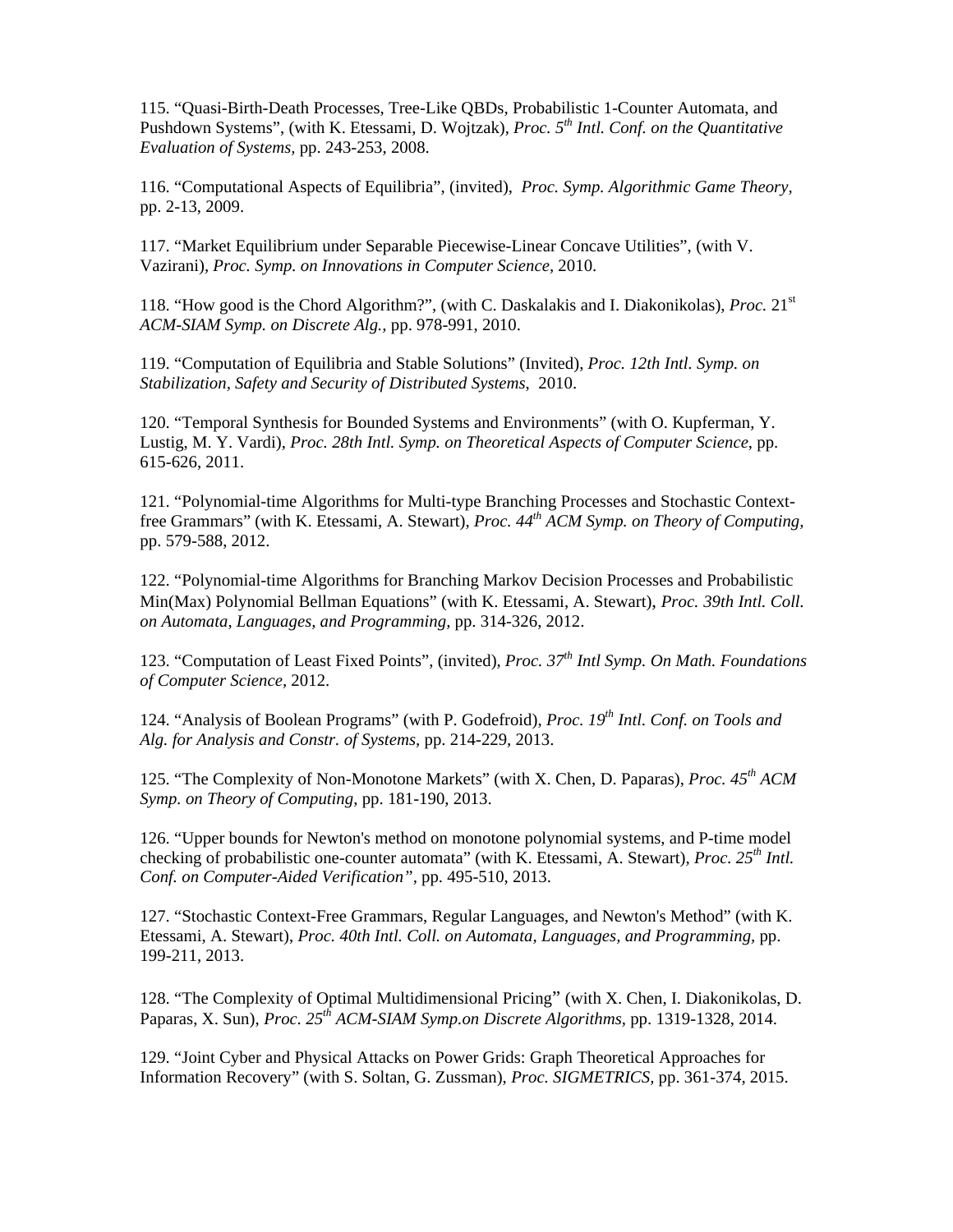130. "Greatest Fixed Points of Probabilistic Min/Max Polynomial Equations, and Reachability for Branching Markov Decision Processes" (with K. Etessami, A. Stewart), *Proc. 42nd Intl. Coll. on Automata, Languages, and Programming,* pp.184-196, 2015.

131. "On the Complexity of Optimal Lottery Pricing and Randomized Mechanisms" (with X. Chen, I. Diakonikolas, A. Orfanou, D. Paparas, X. Sun), *Proc. 56th Symp. on Foundations of Computer Science*, pp. 1464-1479, 2015.

132. "Doubly Balanced Connected Graph Partitioning" (with S. Soltan, G. Zussman), *Proc. ACM-SIAM Symp. On Discrete Algorithms,* pp. 1939-1950, 2017.

133. "On the Complexity of Simple and Optimal Deterministic Mechanisms for an Additive Buyer" (with X. Chen, G. Matikas, D. Paparas), *Proc. ACM-SIAM Symp. On Discrete Algorithms,* pp. 2036-2049, 2018.

134. "Passive Static Equilibrium with Frictional Contacts and Application to Grasp Stability Analysis", (with M. Ciocarlie, M. Haas-Heger, G. Iyengar, C. Papadimitriou), *Robotics: Science and Systems,* 2018.

135. "REACT to Cyber-Physical Attacks on Power Grids (Extended abstract)", (with S. Soltan, G. Zussman), *SIGMETRICS Performance Evaluation Review* (special issue on CISN'18), 46(2), pp. 50-51, 2018.

136. "Alembic: Automated Model Inference for Stateful Network Functions", (with S. Moon, J. Helt, Y. Yuan, Y. Bieri, S. Banerjee, V. Sekar, W. Wu, Y. Zhang), *Proc. 16th Usenix Symp. on Networked Systems Design and Implementation (NSDI),* pp. 699-718, 2019.

137. "The Complexity of Finding S-factors in Regular Graphs", (with S. Kolisetty, l. Le, I. Volkovich), *Proc. FSTTCS,* 21:1-12, 2019.

138. "Reachability in Branching Concurrent Stochastic Games", (with K. Etessami, E. Martinov, A. Stewart), *Proc. 46th Intl. Coll. on Automata, Languages, and Programming,* 115:1-14, 2019.

139. "Fixed Point Computation Problems and Facets of Complexity", *Proc. 46th Intl. Coll. on Automata, Languages, and Programming,* 1, 2019.

140. "Tarski's Theorem, Supermodular Games, and the Complexity of Equilibria", (with K. Etessami, C. H. Papadimitriou, A. Rubinstein), *Proc. Innovations in Theoretical Computer Science*, 18:1-19, 2020.

141. "Homa: An Efficient Topology and Route Management Approach in SD-WAN Overlays", (with D. Z. Tootaghaj, F. Ahmed, P. Sharma), *Proc. IEEE INFOCOM,* to appear.

142. "Smoothed Complexity of Local Max-Cut and Binary Max-CSP", (with X. Chen, C. Guo, E. V. Vlatakis-Gkaragkounis, X. Zhang), *Proc. ACM Symp. on Theory of Computing,* to appear.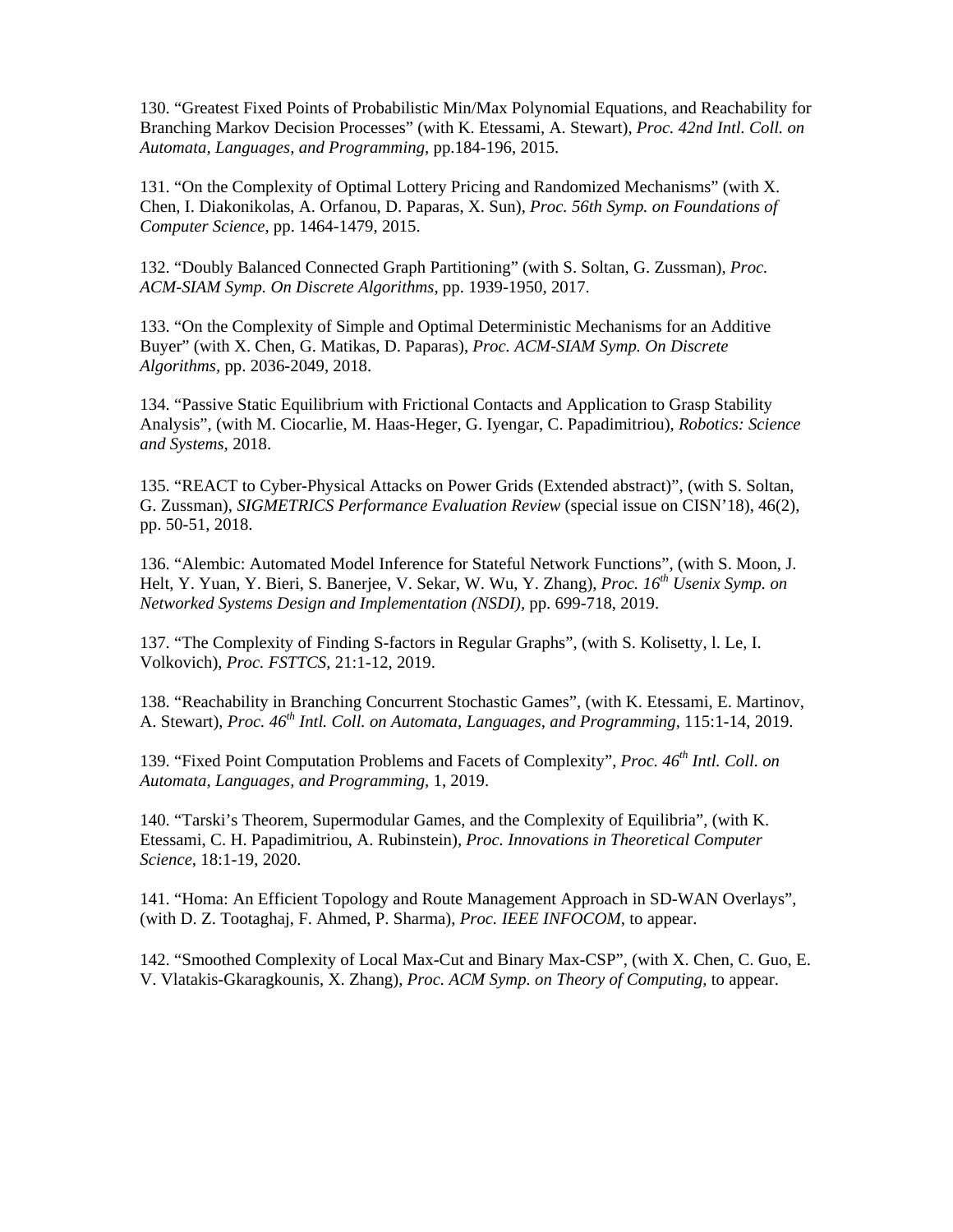# **Patents**

1. "Timing Verification by Successive Approximation", (with R. Alur, A. Itai, R. Kurshan), US patent no. 5,483,470 (1996).

2. "Methods And Apparatus For Generating Passive Testers From Properties", (with G. J. Holzmann), U.S. patent no. 6,061,812 (2000).

3. "Model Checking of Hierarchical State Machines", (with R. Alur), U.S. patent no. 6,324,496 (2001).

4. "Model Checking of Message Flow Diagrams", (with R. Alur), US patent no. 6,516,306 (2003).

5. "Directly verifying a black box system", (with D. Peled, M. Y. Vardi), U.S. patent no. 6,526,544, (2003).

6. "Implied Message Sequence Charts", (with R. Alur, K. Etessami), U.S. patent no. 6,681,264 (2004).

7. "Automatic Generation and Regeneration of a Covering Test Case Set from a Model", (with G. J. Holzmann, M. H. Holzmann, J. J. Striegel), U.S. patent no. 6,804,634 (2004).

8. "Incremental update of a shape graph", (with Z. Shen, Q. Lin, J. Xie, P. Xie, Y. Tang, S. Yang, D. Lee), U.S. patent no. 10,021,026 (2018).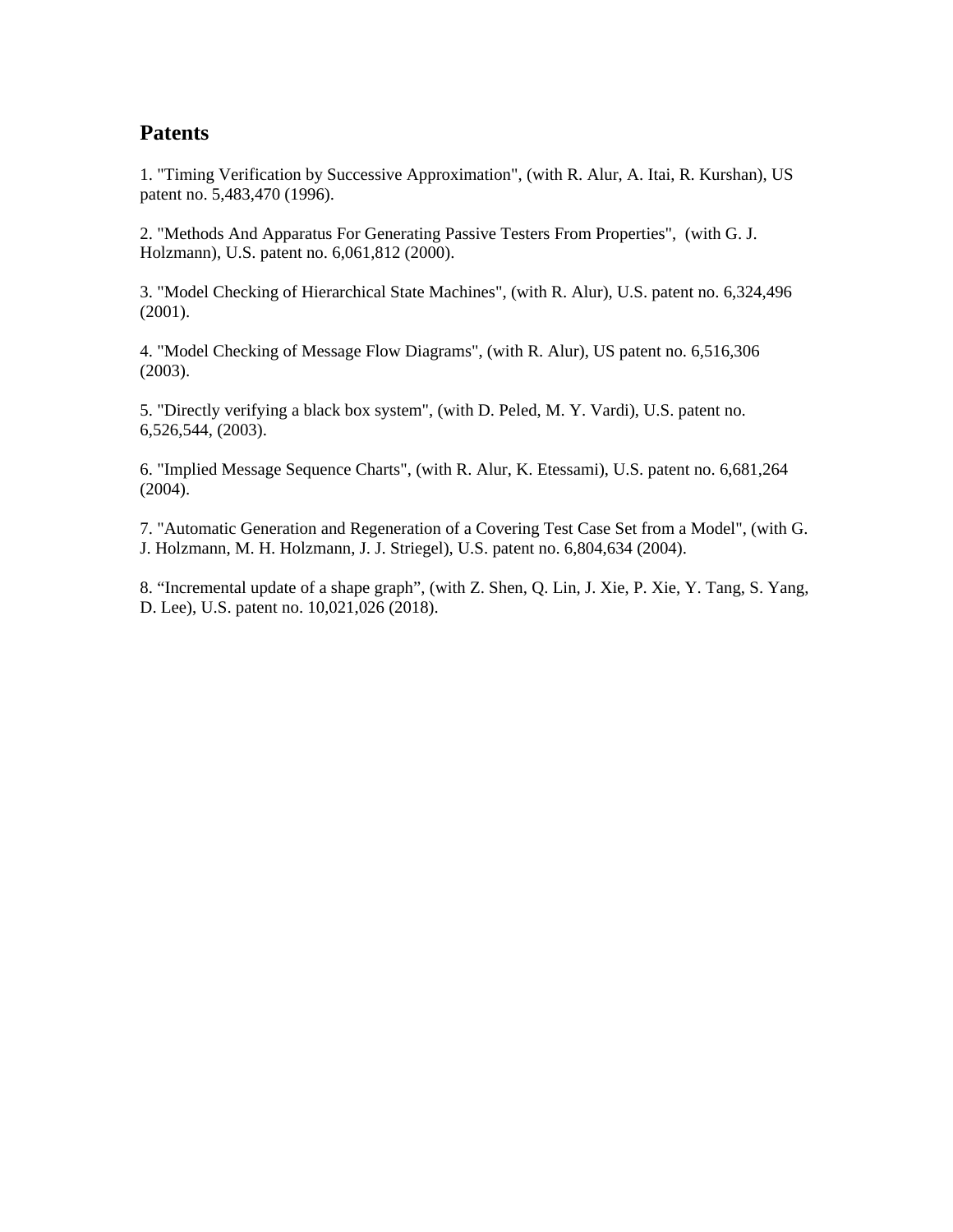# **Invited Keynote and Distinguished Lectures** (selected)

Invited Keynote,  $46<sup>th</sup>$  Intl. Coll. on Automata, Languages and Programming, 2019 Distinguished Lecture, Univ. of Wisconsin, Madison, 2019 Distinguished Lecture, Rutgers University, 2016 Strachey Distinguished Lecture, Oxford University, 2014 Invited Talk,  $37<sup>th</sup>$  Intl. Conf. on Math. Foundations of Computer Science, Slovakia, 2012. Distinguished Lecture, SUNY at Stony Brook, 2012 Invited Keynote, NY Computer Science and Economics Day, 2010 Invited Talk, 12<sup>th</sup> Intl. Symp. on Stabilization, Safety and Security of Distributed Systems, 2010. Invited Keynote,  $50<sup>th</sup>$  Anniversary celebration of IEEE Symp. on Found. of Comp. Sci., 2009 Invited Plenary Talk, 2<sup>nd</sup> Intl. Symp. on Algorithmic Game Theory, Cyprus, 2009 Distinguished Lecture, University of Illinois at Chicago, 2009 Distinguished Lecture, Toyota Technological Institute, 2009 Distinguished Lecture, University of Illinois at Urbana-Champaign, 2008 Invited Talk, 13<sup>th</sup> Intl. Conf. on Implementation and Application of Automata, 2008 Invited Plenary Talk, 25th Ann. Symp. on Theor. Aspects of Computer Science, France, 2008 Distinguished Lecture, Simon Fraser University, Canada, 2007 4th Intl. Symp. on Automated Technology for Verification and Analysis, Beijing, China, 2006 2nd Workshop on Internet and Network Economics, Patras, Greece, 2006 4th IFIP Intl. Conf. on Theoretical Computer Science, Santiago, Chile, 2006 Knuth Prize Lecture, 46th IEEE Symp. On Foundations of Computer Science, 2005 Invited Plenary Talk, 16th Intl. Symp. on Algorithms and Computation, China, 2005 Distinguished Lecture, University of Toronto, 2005 Invited Joint Plenary Talk, 31st Intl. Coll. on Aut., Lang. and Progr., and 19th Ann. IEEE Symp. on Logic in Computer Science, Finland, 2004 Annual Milner Distinguished Lecture, University of Edinburgh, 2004 Distinguished Lecture, University of California at Riverside, 2003 Invited Plenary Talk, 5th LATIN American Conf. on Theoretical Informatics, Mexico, 2002 Invited Plenary Talk, 7th Intl. Workshop on Algorithms and Data Structures, 2001 First Kannelakis Memorial Lecture, Brown University, 2001 Distinguished Lecture, University of Pennsylvania, 2001 Distinguished Lecture, University of Texas at Austin, 2001 Invited Talk, IBM-NYU-Columbia Theory Day, 2001 Invited Talk, 1st IFIP Theoretical Computer Science Conf., Japan, 2000 Invited Talk, 3rd International Conf. on Metaheuristics, Brasil, 1999